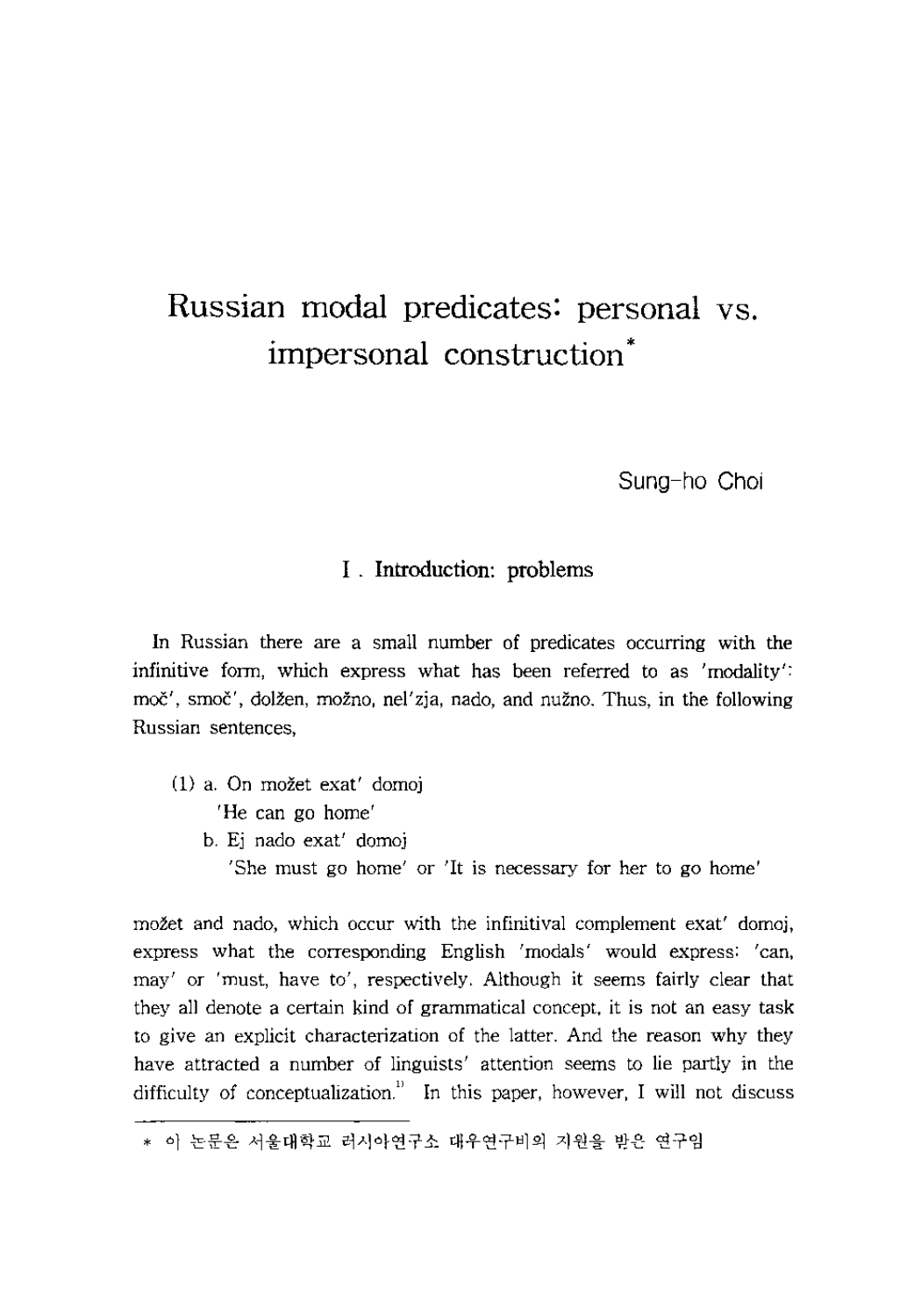the notional characteristics of 'modality', assuming that all of these predicates express a certain 'modal' concept, although for the sake of reference I will briefly provide the constituency of the notional field of 'modality'. Nor will I discuss semantics and usage of these predicates, but rather, will focus mainly on their formal features (cf. section 3). It is certainly true that these predicates are morphologically highly heterogeneous, reveals that they share several morpho- syntactic properties which serve to distinguish them from non-modal predicates. It is these formal properties, which have never been reported in the previous literature, that make them enter into the independent granunatical (sub)system of 'modality', One of the goals in this paper is to present and discuss these properties.

Another aspect to be considered in this paper is that Russian shows two structurally different constructions which however appear to be semantically similar: the so-called 'personal' and 'impersonal' modal predicates. A personal modal predicate has as its grammatical subject a (usually) nominative noun phrase and agrees in number and person/gender with it (cf.  $(3a, b)$ ), whereas an impersonal modal has a dative NP and so does not show agreement  $(cf.(4a, b, c, d))$ .

- (3) a. On mozet obedat' doma. 'He can have dinner at home.'
	- b. Ona dolžna obedat' doma. 'She must have dinner at home.'
- (4) a. Emu mozno obedat' doma. 'It is possible for him to have dinner at home.'

<sup>1)</sup> See Vinogradov (I950), Zolotova (962), Perkins (983), Palmer (1986), Vaulina (1988), Bondarko et al. (1990), Sweetser (1990), among others.

<sup>2)</sup>  $mo^{\prime\prime}$  and  $smo^{\prime\prime}$  are verbs, dolžen is a predicative adjective, and the rest are what has been called 'predicative(predikativ)' (Isačenko 1965[2nd ed.]).

<sup>3)</sup> My research methodology is as follows: first I gathered as many examples with modal predicates as possible, and secondly, hypothesized the (formal) constraints on the basis of the corpus. and thirdly, verified them with the help of a few native speakers available to me. Examples are adduced from a variety of contemporary Russian texts, which yielded approximately 4, 400 raw examples.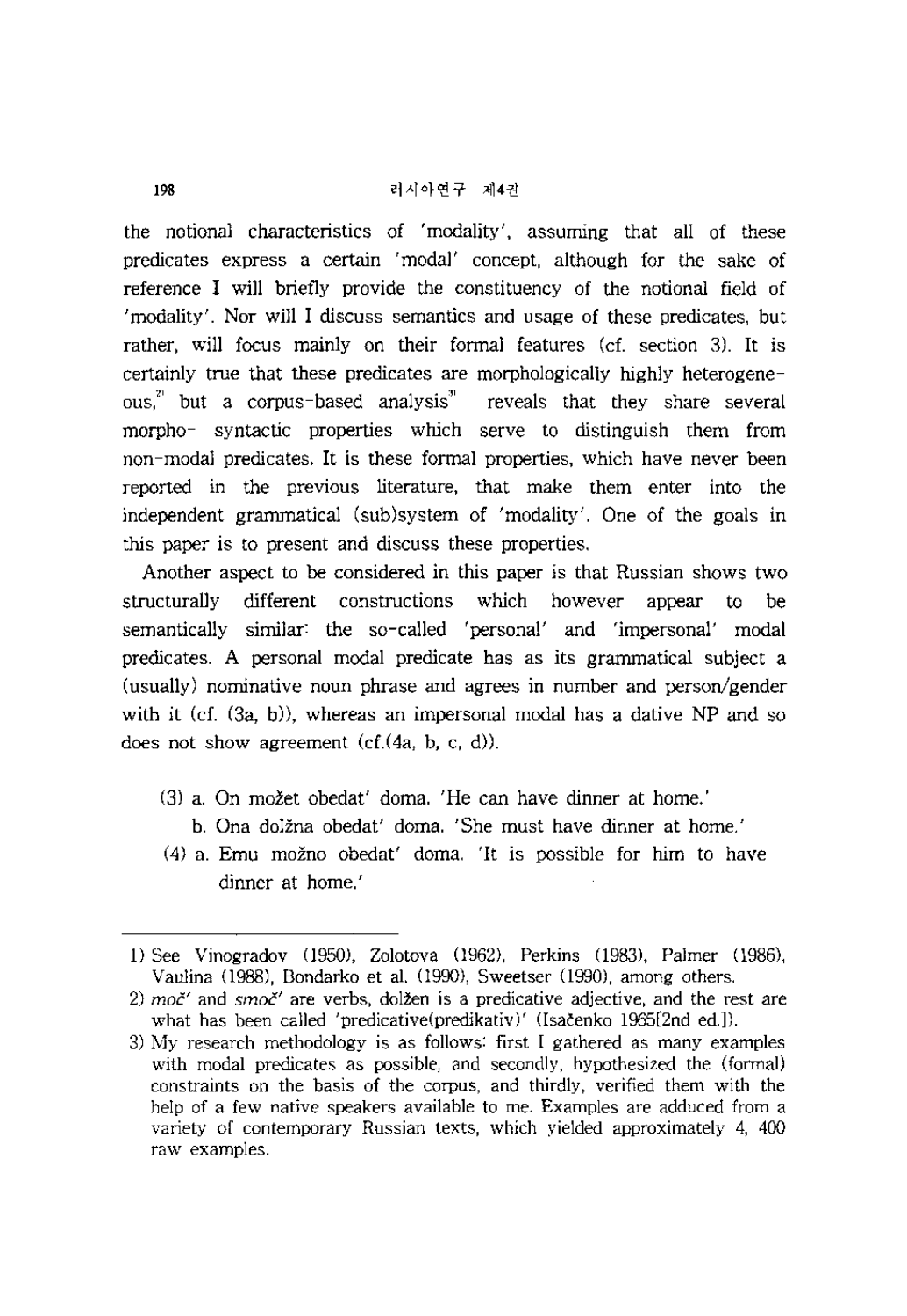- b. Emu nel'zja obedat' doma. 'It is impossible for him to have dinner at home.'
- c. Tebe nužno obedat' doma. 'You have to have dinner at home.'
- d. Tebe ne nado obedat' doma. 'You don't have to have dinner at home.'

Although these two types of modal constructions have been well recognized in the previous literature, Russian linguists' treatment of them is not satisfactory in various aspects. Aside from the aforementioned differences between these two types, there are a number of differences in their morphosyntactic behavior and semantic representation. For mstance, the passivized form cannot occur with the impersonal modal predicates. Moreover, a semantic consideration makes it clear that these two types of modals are not synonymous, which has been commonly assumed in traditional descriptions. As I will argue in section 4, the component of 'modal experiencer' is always present in the semantic representation of a sentence with impersonal modals, whereas a sentences with personal modals does not have such a component.

In section 5, on the basis of my findings, I will claim that there is a markedness relationship between these two constructions; that is, personal modal predicates are unmarked member in relation to impersonal modals, which are marked. This will highlight the fact that there is a fundamental isomorphism between content side and expression side of linguistic units."

## II. Some preliminary remarks

Without going into detail on the notional field of 'modality', here I will mention briefly some terms which are relevant to the subsequent

<sup>4)</sup> The isomorphic or diagrammatic nature of linguistic signs was expressly emphasized in Jakobson's seminal paper (1965/1971) and extensively documented in Haiman (1980), Andersen (1980), and Shapiro (1983),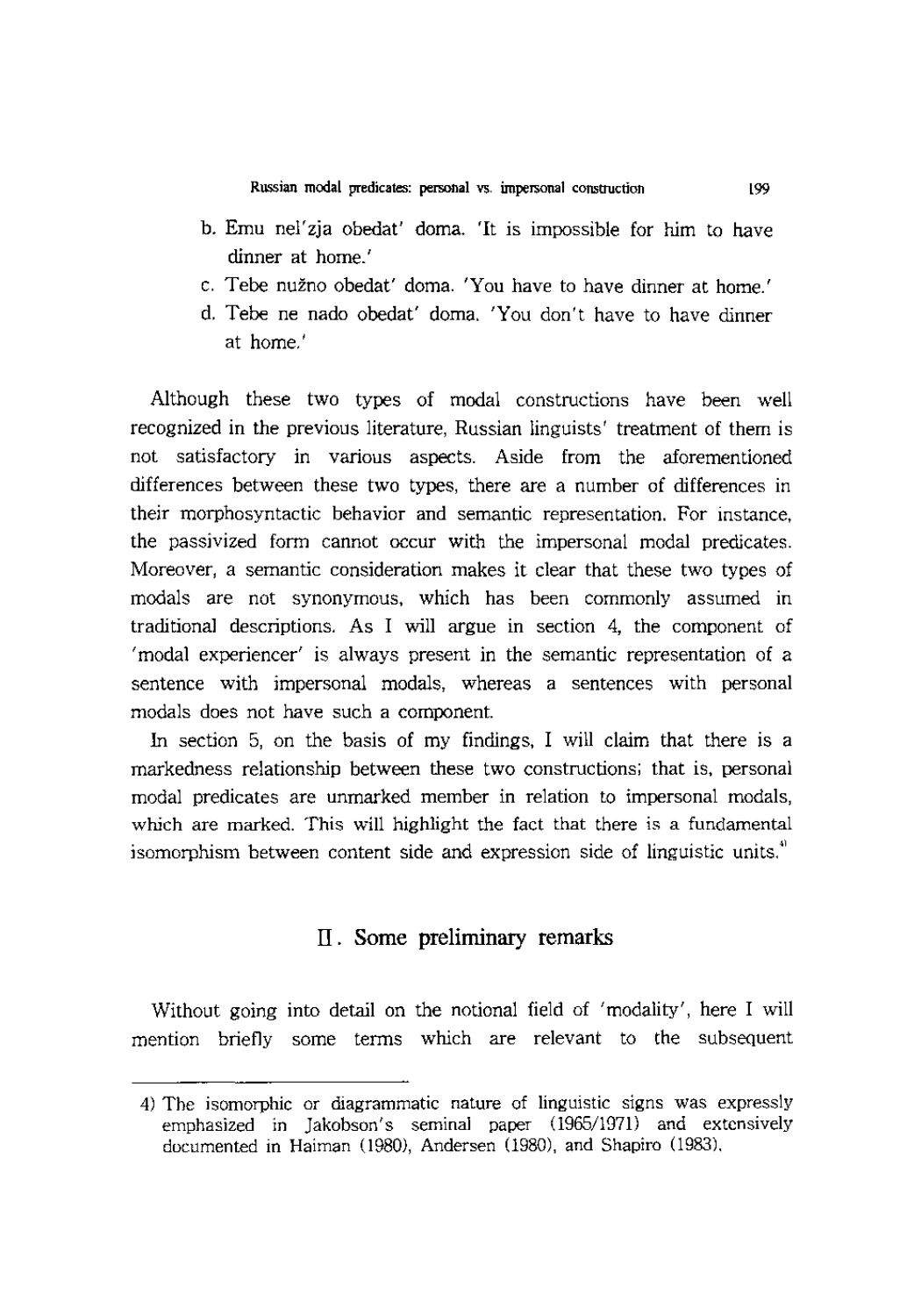discussion. The term 'epistemic modality' has to do with snch notions as CONFIDENT INFERENCE and TENTATIVE INFERENCE, while 'non-cpistemic' modality, which has been often referred to as 'root modality', is used to subsume two sub-modalities, i.e. 'deontic' and 'dynamic' modalities; In the fonner arc included such notions as PERMISSION and OBLIGATION (cf. Lyons 1977, Perkins 1983, Palmer 1986). 'Dynamic' modality can be further classified into 'external situational' and 'internal personal' modality; the 'external- situational' modality has to do with physical circumstances and includes such notions as INEVITABILITY and DISPOSITION, whereas the 'internal-personal' modality comprising such notions as ABILITY and NEED is concerned with the physical or mental states intrinsic to a person. The hierarchical structure of the field of modality can be shown schematically as follows.

| Epistemic        | Non-epistemic (Root)                         |                                                   |                |
|------------------|----------------------------------------------|---------------------------------------------------|----------------|
|                  | Deontic                                      | Dynamic                                           |                |
|                  |                                              | Situational                                       | Personal       |
|                  | Possibility TENTATIVE PERMISSION DISPOSITION |                                                   | <b>ABILITY</b> |
| <b>INFERENCE</b> |                                              |                                                   |                |
|                  |                                              | Necessity CONFIDENT OBLIGATION INEVITABILITY NEED |                |
| <b>INFERENCE</b> |                                              |                                                   |                |

It is only important for our discussion to distinguish two global modalities, namely epistemic vs. non epistemic modality.

While this classification is based on what aspect of reality the modality concerned reflects. i.e. on the kind of modality, there is another possibility of claSSIfying the modal domain, as mdicated m the leftmost column of the above scheme: 'possibility' vs. 'necessity'. Since I characterize 'modality' as having to do with a certain 'conditional' relation between states of affairs, $\frac{v}{x}$  these two terms are defined accordingly. An expression for

 $5)$  For a detailed discussion of the definition of modality introduced here, see Choi (1994: ch. 2). The terms 'necessity' and 'possibility' should not be understood in the ordinary sense of the words, but as are defined here.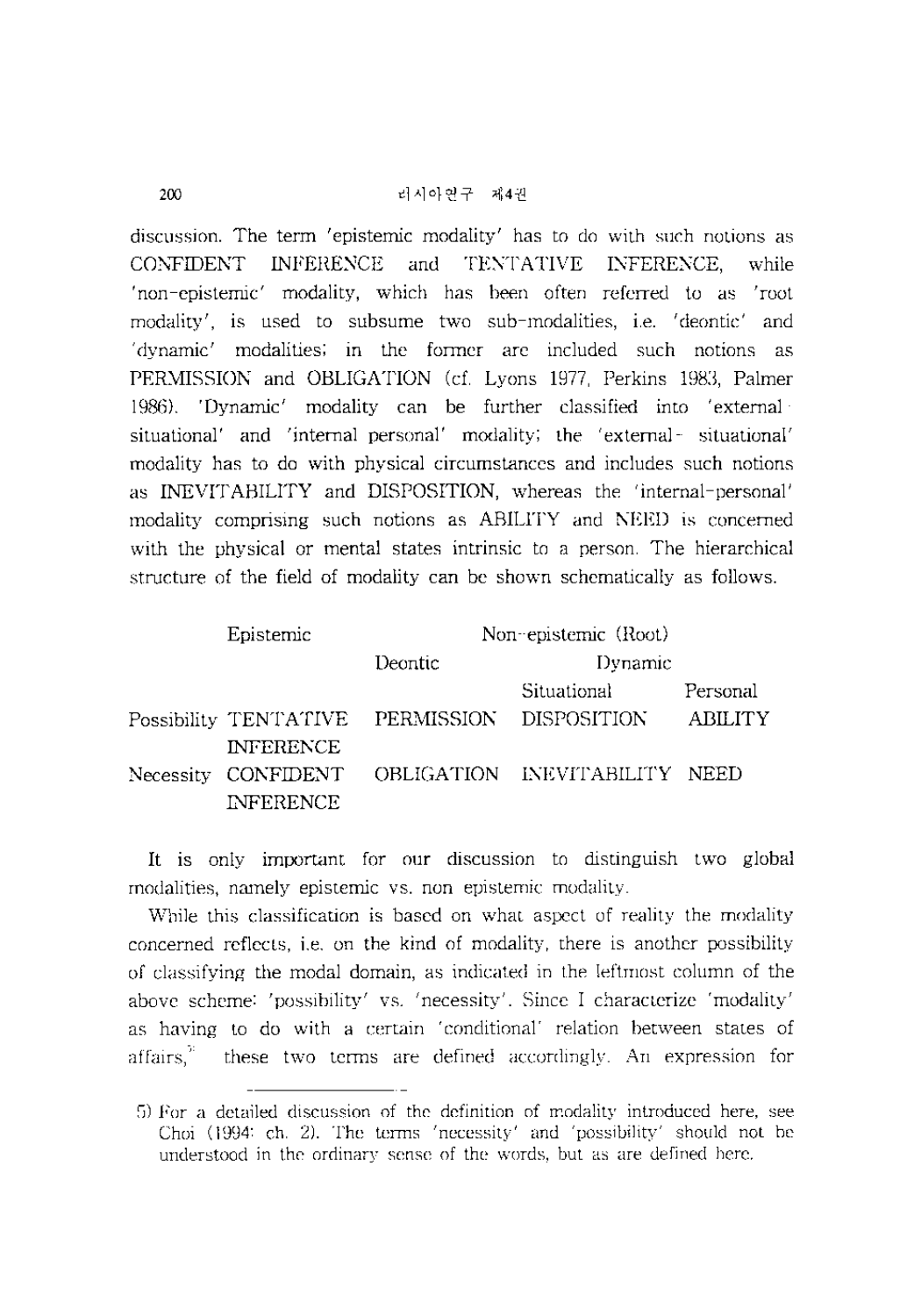$\gamma$  possibility $\gamma$  is defined semantically as signaling the 'existence of SOME preconditions' for a dictal state of affairs to be actualized, while an expression for 'necessity' as signaling the 'existence of ALL preconditions' for a dictal state of affairs to be actualized.

Further, the terms 'modal situation' and 'dictal situation' will be used in this paper in order to designate what a modal predicate represents and what an infinitival complement represents, respectively. For example, in  $(3a)$  the modal predicate možet is said to represent a 'modal situation', i.e., a situation where the modal relation 'possibility' holds, whereas the infinitival complement obedat' doma is said to represent a 'dictal situation, i.e., the situation of 'his having dinner at home'.

## Ill. Formal properties of modal predicates

Now let us discuss several formal properties which all modal predicates enumerated above share.

#### 3 1 Modal predicates as main predicates

),1odal predicates are used syntactically exclusively as main predicates, and cannot be emhedded under other main predicates. Thus. the following sentences are all ungrammatical.

- (5) a.  $*$ On ljubil moč' rabotat'. 'He loved to be able to work.'
	- b. "On obeščal dolžen byt' rabotat'. 'He promised to have to ,vork. '
	- c. 'Ona rada moč' exat' domoj. 'She is glad to be able to go home. '
	- d. Emu xočetsja byt' možno rabotat'. He wants to be able to work. '
	- e. Ej trudno nel'zja byt' rabotat'. 'It is difficult for her not to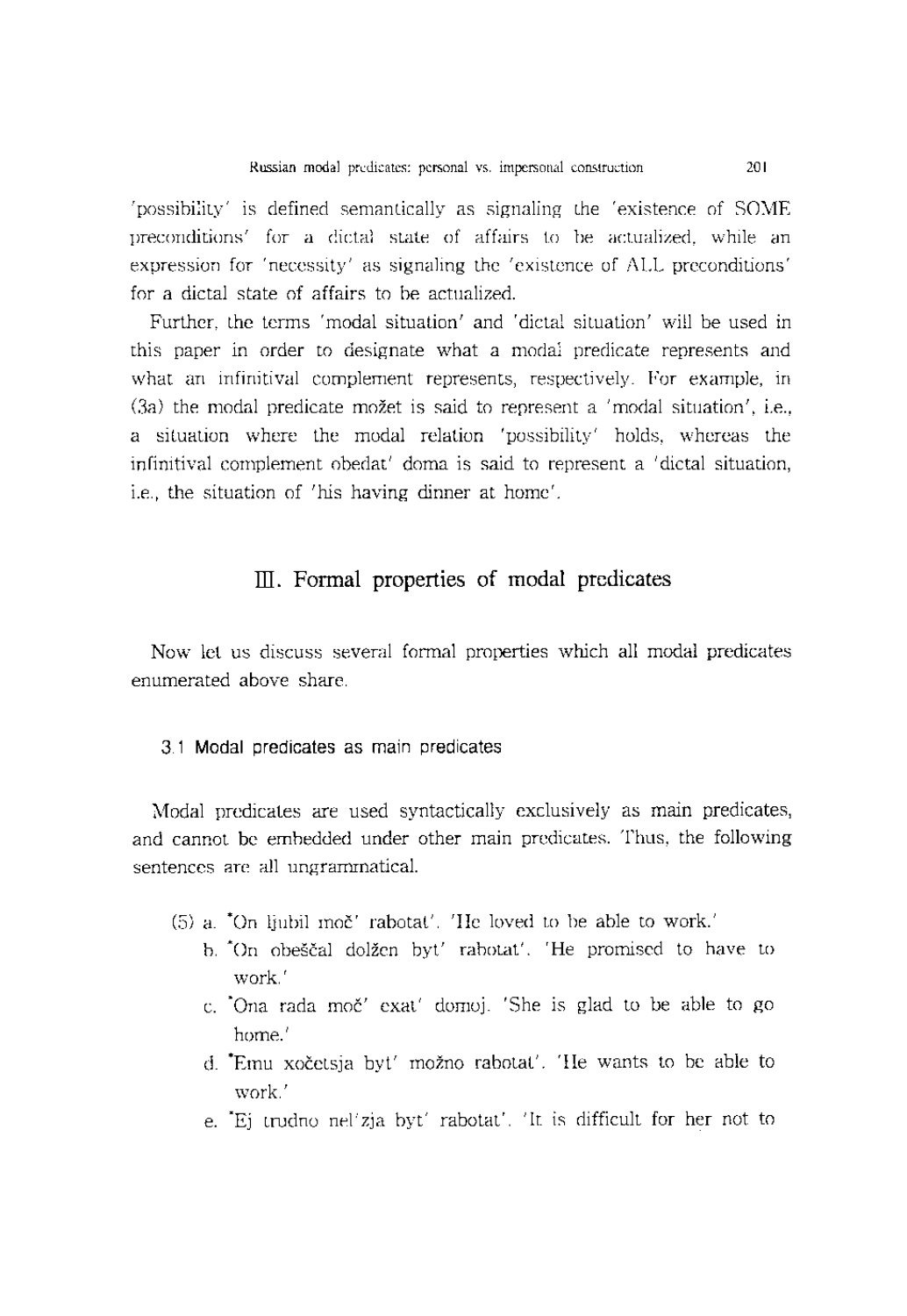have to work.'

Some verbs which appear to be modal predicates are excluded from this class because of this property and others to be discussed below. For example, smet/posmet' can be embedded under a matrix predicate, as demonstrated in the following sentence.

(6) On nacal smet' eto sdelat', 'He started to dare to do this.'

Further, this verb can be embedded in the form of infinitive under another modal predicate.

 $(7)$  Vse mogli znat', podozrevat' èto, no nikto ne dolžen byl smet' govorit'.  $(AK v.1:359)$ 'Everybody could know, and suspect this, but nobody should have dared to say.'

Similarly, such verbs as ponadobit'sja, which is similar in meaning to nado, *are* also excluded.

(8) Na večer i na noč' ostalis' vse, kto mog ponadobit'sja:... (DA: 19) 'Everyone that could be needed remained for the evening and night: ... '

#### 3.2 The position of byt'

Byt', which occurs with some modal predicates such as dolžen, nado, nužno, možno, and nel'zja and functions as an auxiliary (or, 'tense marker', according to Isacenko (1965: 284-5)), is positioned, as a rule, after a modal predicate, and never receives a full phrasal stress, thus fonning a phonological word with the preceding modal.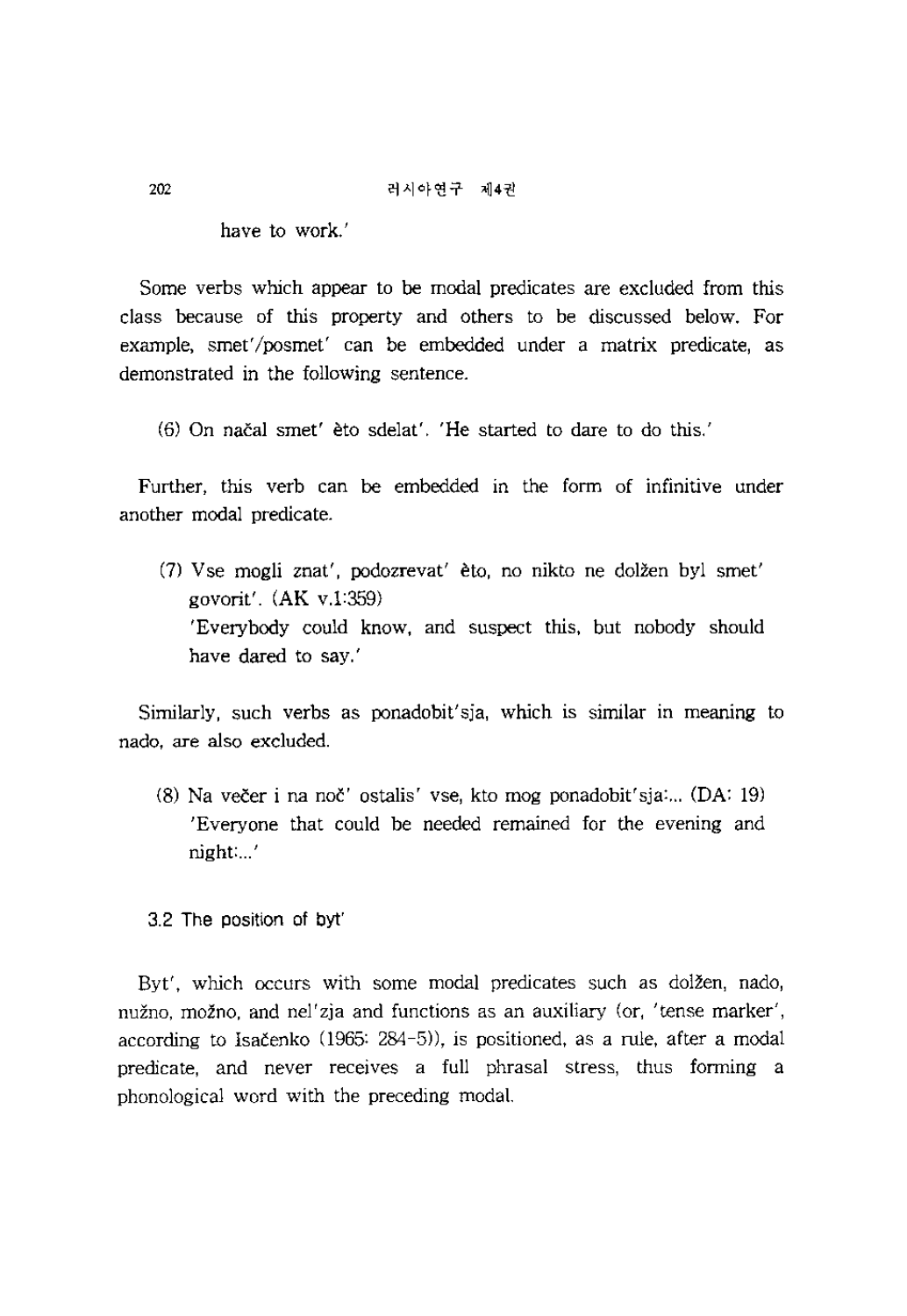- $(9)$  a. Mne nel'zjá by'lo prijti. 'I could not come.'
	- b. "Mne bylo nel'zia/možno/nado/nužno prijti.
- $(10)$  a. On dólžen by'l exat' domoj v 5 časov. 'He had to go home at 5.'
	- b. 'On byJ dolzen exat' domoj v 5 casov.
	- c. Nu, v «Angliju», skazal Stepan Arkad'ič, vybrav «Angliju», potomu, čto tam on, v «Anglii», byal bolee dólžen, čem v «Ennitaz». (AK v.1: 44) '''Well, at the «Anglija», " said Stepan Arkad'ic, having chosen the «Anglija», because there, at the «Anglija», he owed more than at the «Érmitaž».'

Compare  $(10a)$  where dolžen is used as a modal predicate with  $(10c)$ where dolžen is used as a descriptive predicative adjective, meaning 'owe'; thus byl is located before dolžen.

Moreover, a copula construction can be transfonned into an infinitive fonn, which is not the case with a modal sentence with byt' as an auxiliary; thus byt' veselym/durakom is a possible surface form, whereas  $d$ olžen $/$ nado $/$ \*nužno $/$ možno $/$ nel'zja byt' is not. Needless to say, byt' in these combinations should not be identified with byt' in sentences like u nego dolzny byt' den'gi; nuzno byt' kak *moino* umnee, where byt' is the infinitive form of 'existential' and 'copula' byt', respectively, which function syntactically as main verbs.

3.3 No auxiliary except byt'.

Impersonal modal predicates and dolžen must be used with the past tense forms or the future tense forms of byt' in order to express past time or future time, and cannot be used with the so-called finite 'semi-auxiliary verbs (poluznamenatel' nyj glagol)'.

(11) a. Emu nado/nužno/možno/nel'zja bylo/budet exat' domoj.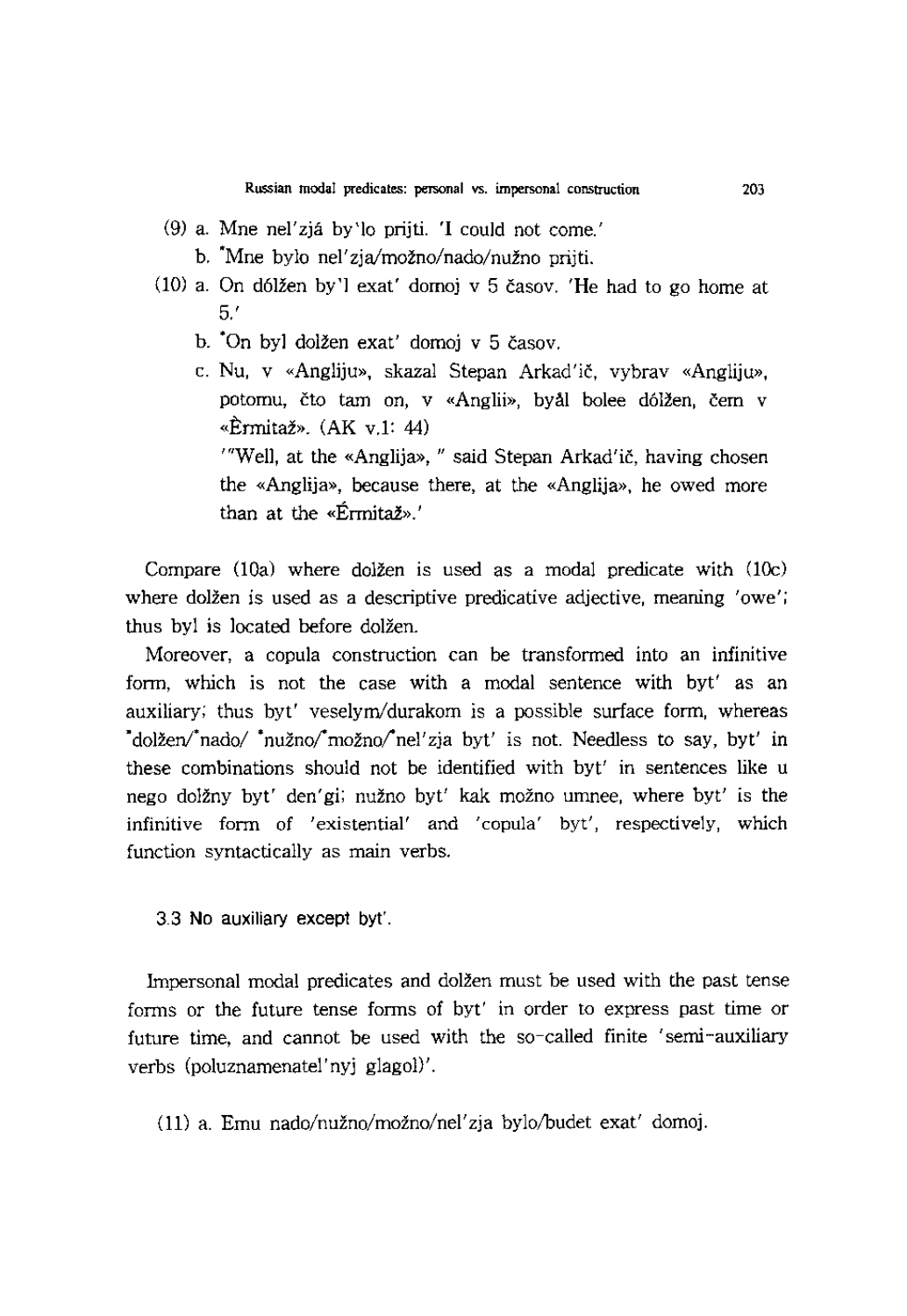- b, On dalzen byl/budet exat' domoj.
- (12) a. \*Emu nado/nužno/možno/nel'zja byvalo/byvaet exat' domoj.
	- b. On dolžen stanovilsja/stanovitsja exat' domoj.
- 3.4 The impossibility of the imperative form

Modal predicates are paradigmatically defective, in that they do not occur in the imperative sentence type.

- (3) a. 'Magi rabotat'! 'Can work!'
	- b. 'Bud' dalzen rabotat'! 'Must work!'
	- c. "Bud' nado/nužno/možno/nel'zja rabotat'! 'Have to/need/can *!can't* work!'

For moc', the imperative form is found, but used only with the particle ne.<sup>6</sup> Besides this, it is used only jocularly, meaning 'don't you dare', and is substandard. In contrast with modals under consideration, smet'/posmet' does have regular imperative form  $(cf.$  section  $3.1$ ).

 $(14)$  Ty u menja ne smej ostrit', kogda ja ser'ezno razgovarivaju. 'You, don't dare to be witty to me, when I talk seriously,'

Further, modal predicates cannot be used in the first person and third person imperative.

- (5) a. "Mozem(te) rabotat'! 'Let's be able to work!'
	- b. 'Pust' on mozet rabotat'! 'Let him be able to work!'

 $6)$  See the entry moč' in the dictionary Slovar' russkogo jazyka (1985), which gives the following example: Vyxodit, vsju žizn' kolxozu otdaj, Avdot'ja Petrovna Jakutova, a o sebe p odumat' ne magi. It turns out, you give your all life to the collective farm, Avdot'ja Petrovna ]akutova, but don't dare to think about yourself.'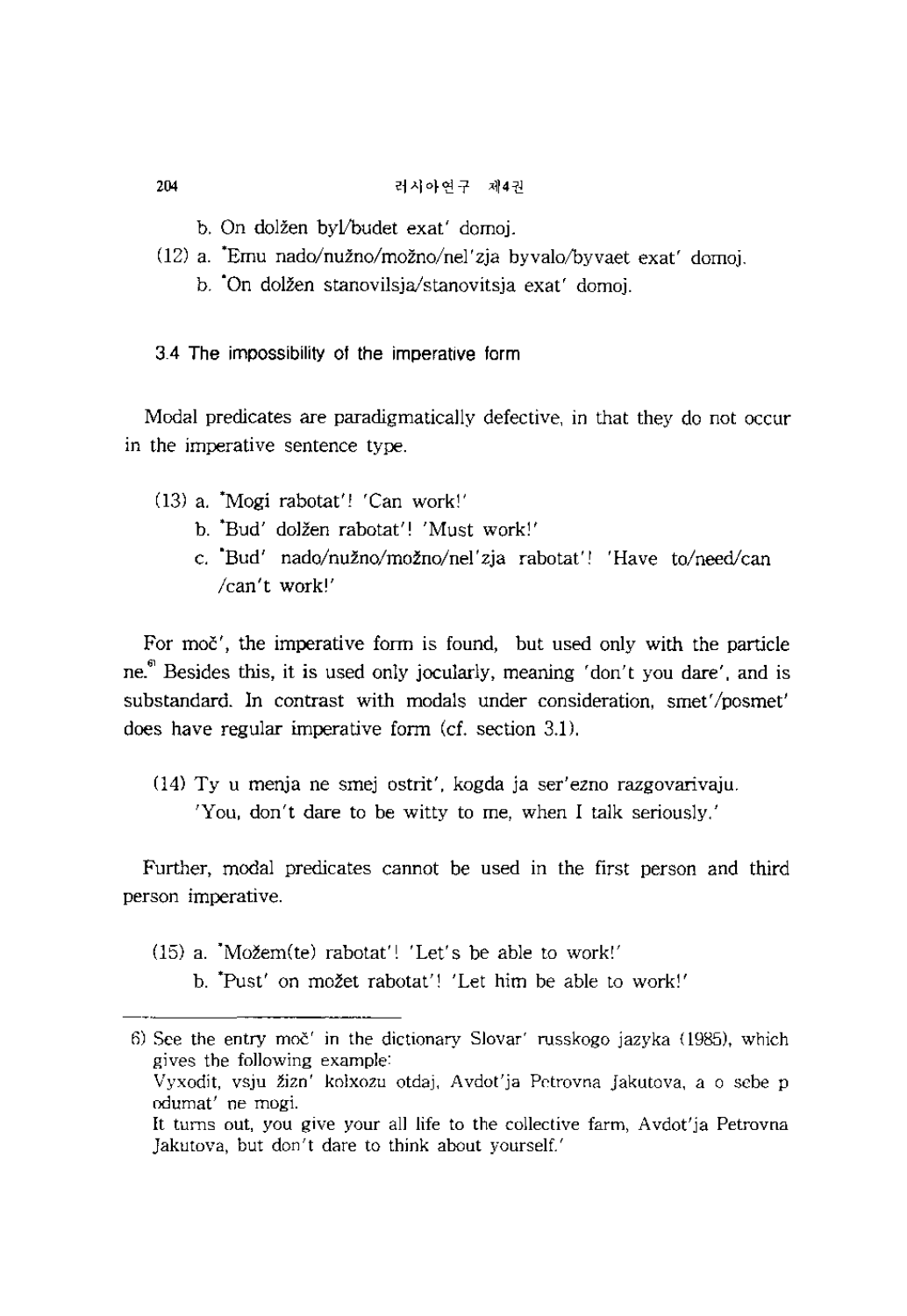- $(16)$  a. 'Budem(te) dolžny rabotat'! 'Let's have to work"
	- b. 'Pust' emu nado rabotat'! 'Let him have to work!'

Impersonal modal predicates, however, can occur with pust', provided that it is used with budet.

 $(17)$  Pust' nado budet exat'. 'If only it would be necessary to go.'

But, as the English translation would indicate, this sentence does not mean something like 'Let someone have to go', but is used for expressing a 'wish' (AG 1982: 321). Thus it can be paraphrased into the following sentence, which invariably expresses the speaker's wish.

(1S) Esli by/Xot' by nado bylo exat'. 'If only it would be necessary to go.'

3.5 The impossibility of being used in the Independent infinitive construction

In Russian, the infinitive form can be used alone, thus forming an independent sentence. Examples are from AG (1982: 373-4).

- (9) a. Zdes' ne projti. 'Here one can't go through.'
	- b. Molčat'! 'Silence!'
	- c. My ljubim drug druga, no svad'be našej ne byt'!

'We love each other, but our wedding is not destined to be.'

The modal predicates cannot be used in a construction of this type.

 $(20)$  a.  $^{4}$ Moč' rabotat'.

- b. "Byt' dolzen rabotat'.
- c. 'Eyt' nado/nuzno/mozno/nel'zja rabotat'.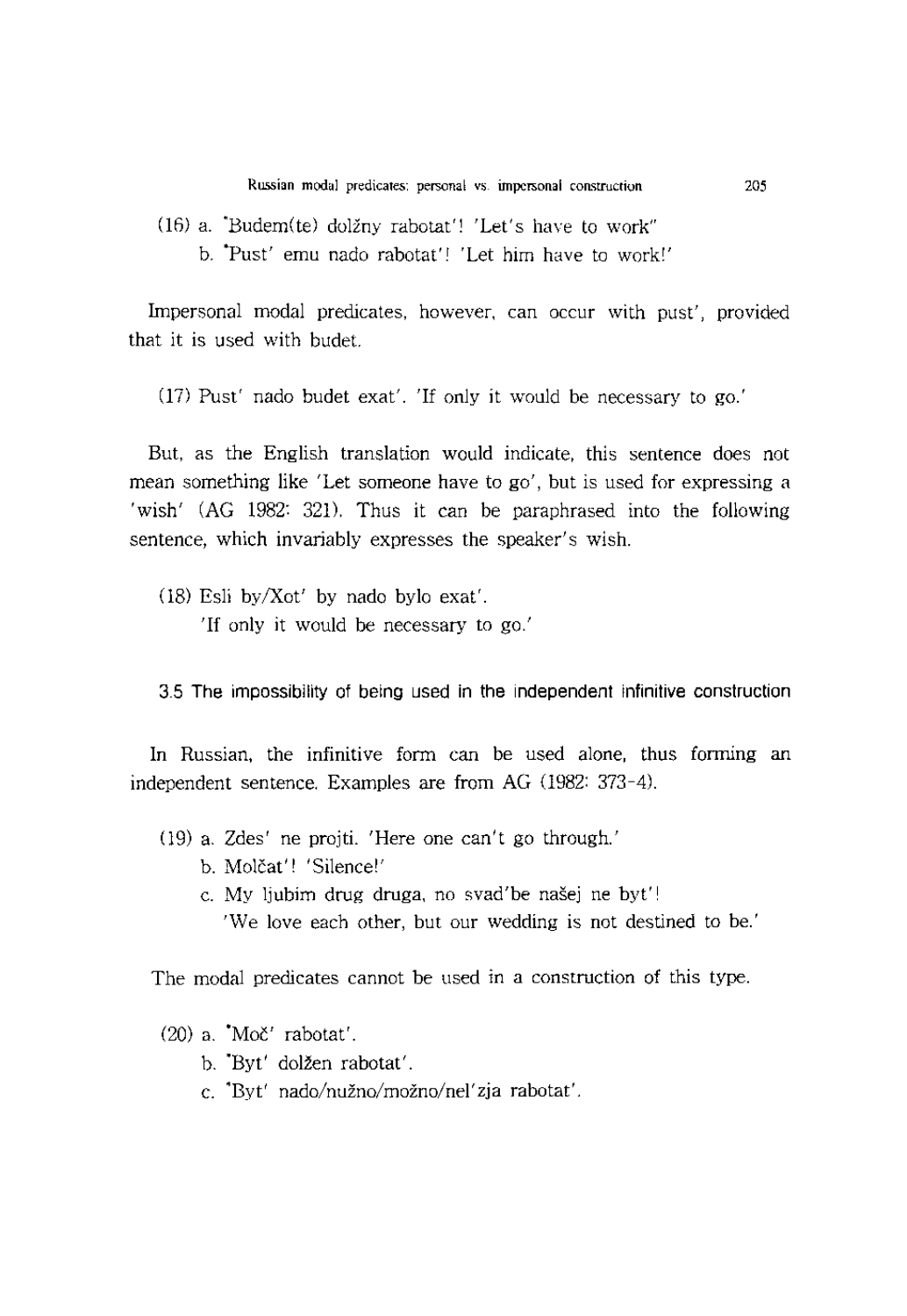3.6 The impossibility of cooccurrence of two modal predicates

Two modal predicates cannot occur in one and the same sentence unless they are conjoined by the conjunction i 'and' and ili 'or', m which case each modal is invariably a main predicate. This restriction is coupled partly with the fact that modal predicates cannot be in the infinitive form.

- $(21)$  a.  $\bullet$ On možet byt' dolžen exat'. 'He can have to go.'
	- h. 'Ona dolzna moe' exat' 'She must be able to go.'
	- c. 'Moe nado mozna byt' exat', 'I have to be abJe to go,'
- 3.7. The impossibility of being used in participial and gerundive constructions

Modal predicates cannot stand in participial and gerundive constructions.

## $(22)$  a. Mogja čitat' gazetu ...

- b. Smogši čitat' gazetu ...
- c. Buduči dolžen/nado/nužno/možno/nel'zja exat' domoj ...
- d. ·Eto kniga, byvsaja dolzen/nado/nuzno/nado/nel'zja kupit'.

The only exceptions are participial forms of moe': moguščij and mogšij.

- (23) a. ... v tret'ix, esli nužno, ukazanie na moguščee proizojti nesčast'e dlja syna; ... (AK v.1: 172)  $t_{\rm m}$  thirdly, if necessary, pointing out misfortune which may happen to their son; ...'
	- b. ... i v osobennosti Levin, bez užasa ne mogšij podumat' o približavšemsja, načinali ... (AK v.2: 276) '... and particularly Levin, not having been able to think about what would happen, began ...'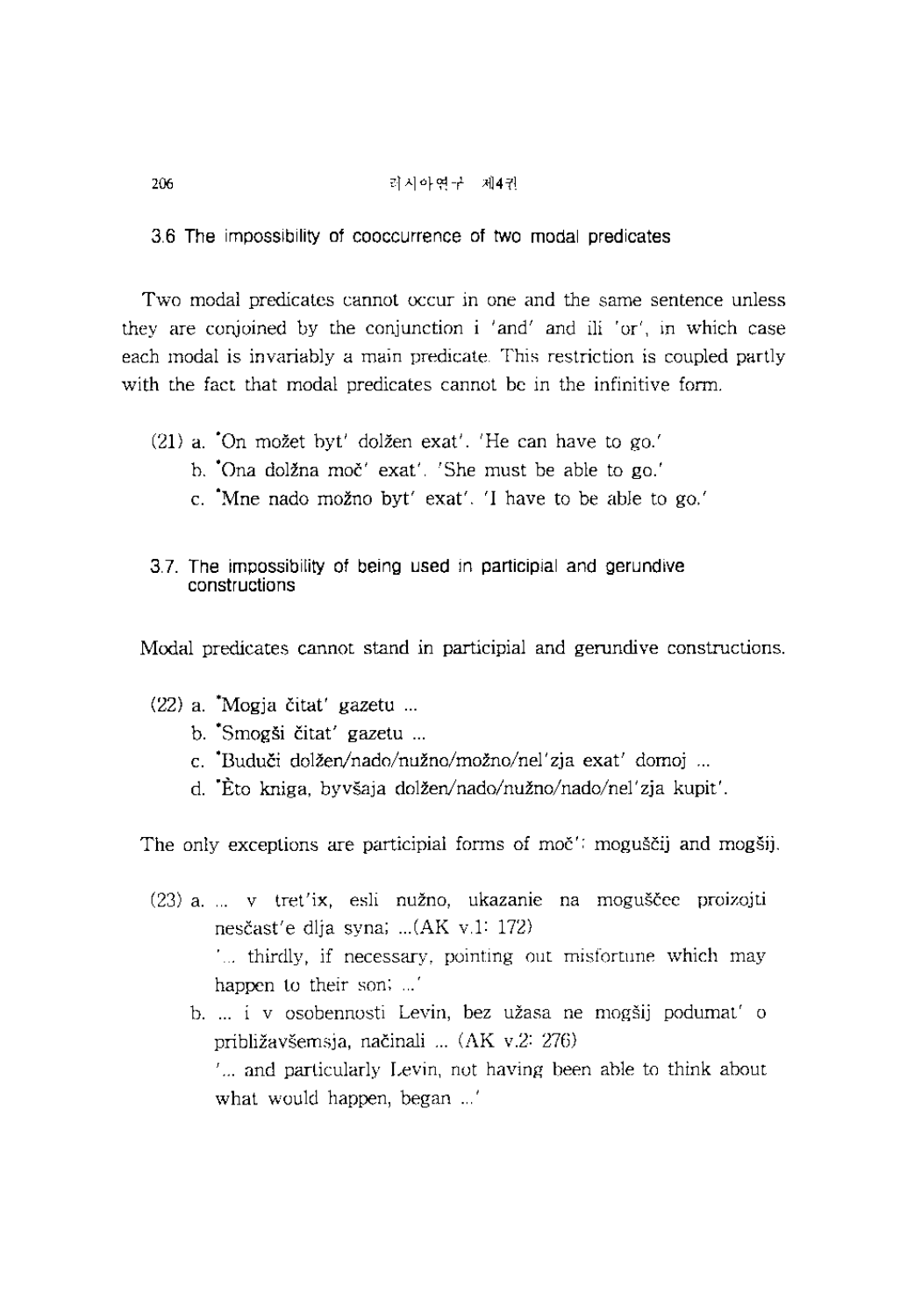### 3.8 Temporal restrictions

When modal predicates are used in the epistemic sense,  $\overline{a}$  their past tense forms refer to past time of the dictal situation rather than past time of the modal situation. Thus, in the following sentences where moe' and dolžen *are* used epistemically,

- (24) a. On mag rabotat' 'He may have worked'
	- b. On dolžen byl ob ètom znat' 'He must have known about this'

the past tense forms denote past time of the dictal situations i.e. 'having worked' and 'having known about this' rather than past time of the modal situations, as indicated in the English translations. This disparity between form and meaning can be explained if two facts *are* considered: i.e., nature of epistemic modality and morphological peculiarity of Russian infinitive.

For one thing, epistemic modality always involves the speaker's judgment made at the present time (of utterance or of narration); the speaker's guess on whether a dictal situation may be true or not is made or 'perfonned' at the time of utterance. The dictal situation, however, can be in past, present, or future time; there is nothing odd in the fact that one makes an epistemic judgment about a past, present, or future state of affairs, as long as the judgment itself is made at the present time of utterance. Thus, one can say, John must/may have been in Phoenix yesterday, John must/may be in Phoenix now, or John must/may be in Phoenix tomorrow, where the modal predicates receive episternic sense. This leads us to maintain that an epistemic modal expression always denote present time.<sup>8</sup> For another, in Russian there is no formal means

<sup>7)</sup> Since in Russian epistemic modality can be expressed only by personal modal predicates (moc<sup>'</sup> and dolžen), this restriction applies only to these two predicates. Cf. Choi (1994: ch.4).

<sup>8)</sup> By contrast, a modal predicate used to express non-epistemic modality can denote past, present, or future time of a modal situation, while the infinitival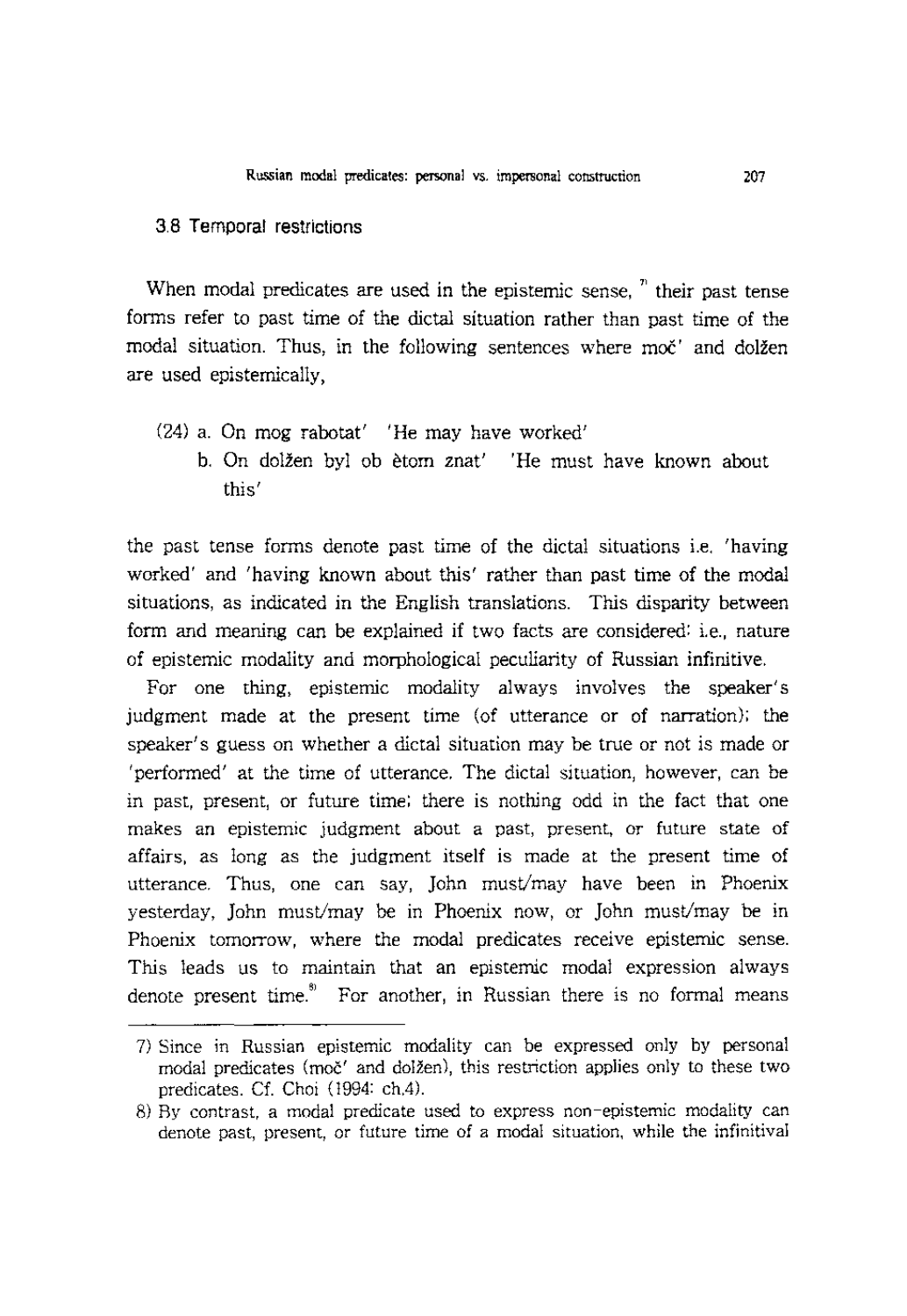## 리샤아연구 제4권

available in the infinitival complement to express the distinction between past and non-past tense, which is manifested in finite forms. For example, čitaet 'reads-IMPF' vs. čital 'read-IMPF'. In the infinitive form this tense distinction is formally neutralized. Kate the tense distinction in English: for example, may read vs. may have read: must read vs. must have read. This formal neutralization however does not imply the absence of the  $corresponding$  semantic (i.e. temporal) distinction in the infinitival complement. In Russian, this temporal distinction is expressed not in the infinitival complement. but in the main predicate, namely in the modal predicate. This consideration then makes it possible to explain the use of the past tense forms illustrated in examples (24a, b); mog and dolzen byl are results of the 'migration' of past tense morphemes which are supposed to be implemented in the infinitive form. They denote the speaker's present epistemic judgment about the past dictal situations.'''

## 3.9 ConclusIon.

The syntactic and distributional properties, which modal predicates were argued to have in the previous sections, provide sufficient reasons for distinguishing them from non-modal predicates and for recognizing them as an independent grammatical category. Further, from this discussion it follows that in Russian the grammatical concept of modality is expressed lexico- syntactically; it is expressed by means of a few lexical items which function syntactically as main predicates and occur with an infinitival complement.

As mentioned in section 1. Russian modal predicates are internally complex. That is, m tenns of syntactic configuration, they are divided into

complement receives only non-past temporal intepretation (more specifically, simultaneity or posteriority in relation to the time referred to by the modal predicate). Thus, one can say, John could swim when he was young, John can swim now, or John will be able to swim next year, but never  $*$  John can [in the non-epistemic sense] have swum when he was young.

<sup>9)</sup> A similar observation is made in Chvany (1972)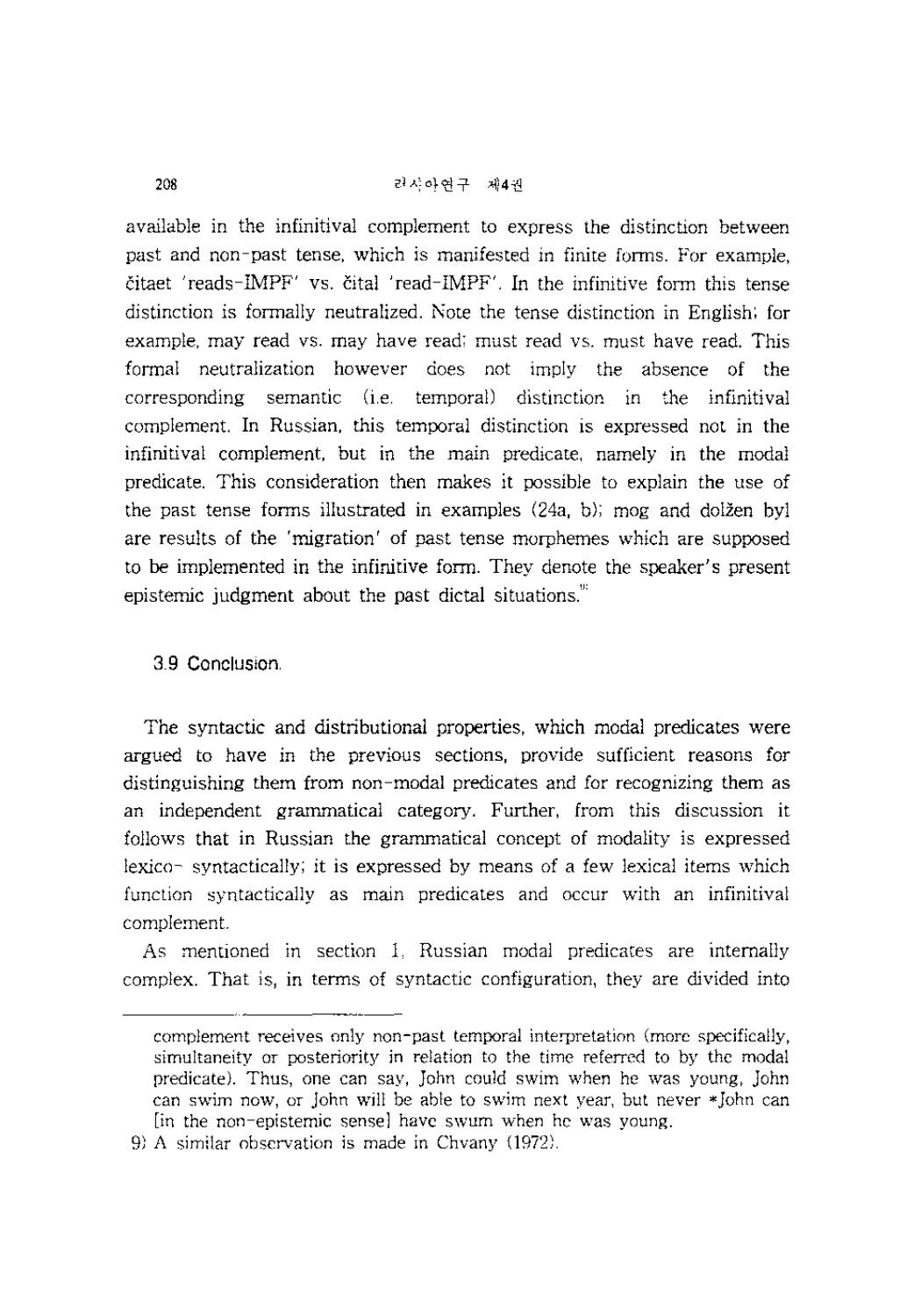two groups: 'personal' and 'impersonal' modal predicates. Although this internal distinction has long been noticed in the previous literature, there have been no attempts to describe semantic and syntactic differences between them, simply assuming that they are synonymous or near-synonymous. See, for example, the following statement by Vinogradov 0950: 54; my emphasis SHe): '[Tlakim obrazom. eti soeetanija slov iz kategorii sostojanija [i.e., možno, dólžno, nadobno, nado, nužno, nel'zja SHC] s formoj infinitiva vyražajut modal'nye značenija, blizkie k tem, kotorye vstrečajutsja u čisto glagol'nyx slovosočetanij [i.e., moč', umet', smet' plus infinitive SHC]', Again, '[S]očetanija slov s modal'nym značeniem moč', možno, nel'zja, dolžen, nado, nužno i infinitiva, služaščie dlja vyraženija vozmožnosti i neobxodimosti, my otnosim k mnogoznačnym modeljam. Pri ètom ličnye formy glagola moč' i predikativ možno rassmatrivajutsja kak varianty, poskol'ku èti formy naxodjatsja v otnošenijax dopolnitel'noj distribucii:. .. ' (Nebykova 1973: 85; my emphasis SHe), However, there are significant differences in their syntax and semantics, to which I will turn in the next section.

## N. Personal vs. impersonal modal predicates

#### 4.1 Syntactic differences

4.1.1 Second predicate.

When odin or sam is used in the infinitive clause as a second dative, it takes the nominative case form for the personal modals (cf.  $(25a, b)$ ), and the dative for the impersonals (cf.  $(26a, b)$ ), in both cases agreeing in gender and number with the nominative NP and dative NP, respectively.

- (25) a, Vanja *moiet* prijti odin/\*odnomu, 'Vanja can come alone.'
	- b. «Telegraf», zaščiščajas' ot napadenij «Literaturnoj gazety», dolžen byl napadat' i sam/\*samomu.  $(SRJA)$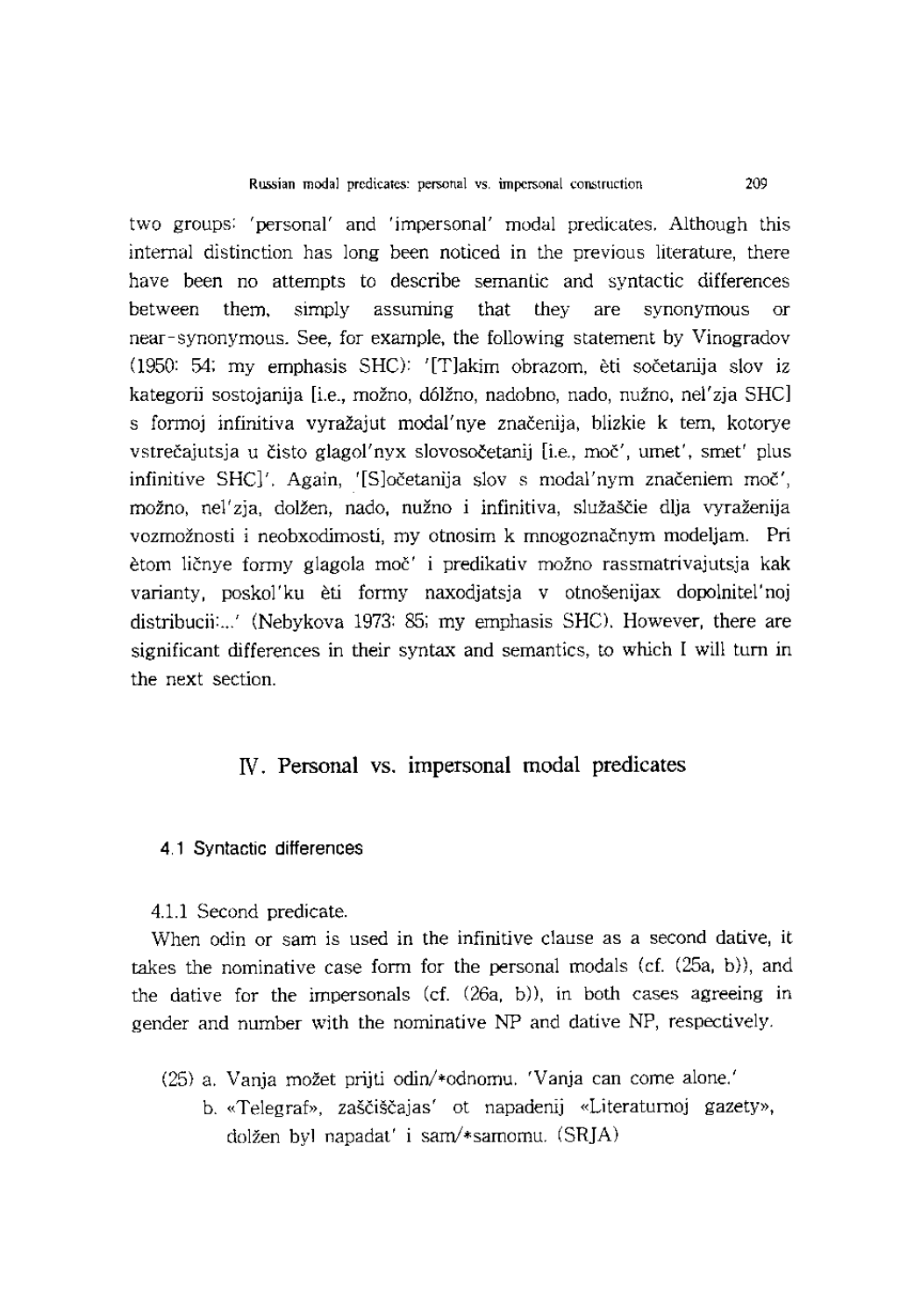#### 라시아연구 제4권

'Defending themselves from an attack by «Literaturnaia gazela», «Telegraf» itself had to attack, too'

 $(26)$  a. Mne nužno bylo idti samomu/\*sam, 'I needed to go myself.'

b. Ej nado bylo est' samoj/\*sama. 'She had to eal herself.'

However, descriptive adjectives like  $p'$ janyj, ugrjumyj, etc., when they are used in the same syntactic environment, can be either in the nominative or in the instrumental for the personal modals (cf.  $(27a)$ , whereas they must be used in the instrumental for the impersonal modals (cf.  $(27b)$ ).<sup>101</sup>

(27) a. On mozet prijti p'janyj/p'janym.

b. Emu nel'zia prijti p'janym $\sqrt{\pi}$ 'janyj.

4.1.2 Adjectives used predicatively in the infinitival complement

An adjective (and also substantive) used predicaliveiy can be either a short-form or a long-form in the instrumental (and rarely in the nominative) when it is used with personal modals  $(cf. (28a, b, c))$ , whereas it must be a long-form in the instrumental when it is used with impersonal modals  $(cf. (29a, b))$ .

- (28) a. po vscm dannym eta ves'ma privlekatel'naja devuska dolzna byla byt' prekrasnoju ženoj ... (AK v 1: 383) according to all the evidence this very attractive girl would
	- certainly become a splendid wife...' b. Skaži emu, čto kogda on pridet k nam v gosti on dolžen byt' veselym. (cited in Nichols  $(1981: 213)$ ) 'Tell him that when he comes to visit us he should be
	- c. «Ona dolzna byt' nescastliva, no ja ne vmovat i potumu ne mogu byt' nesčastliv». (AK v. 1: 333)

'«She must be unhappy, hut I am not responsible and so can't

pleasant. '

 $10$ ) This is also reported in Nichols (1981:  $144\text{ff}$ .).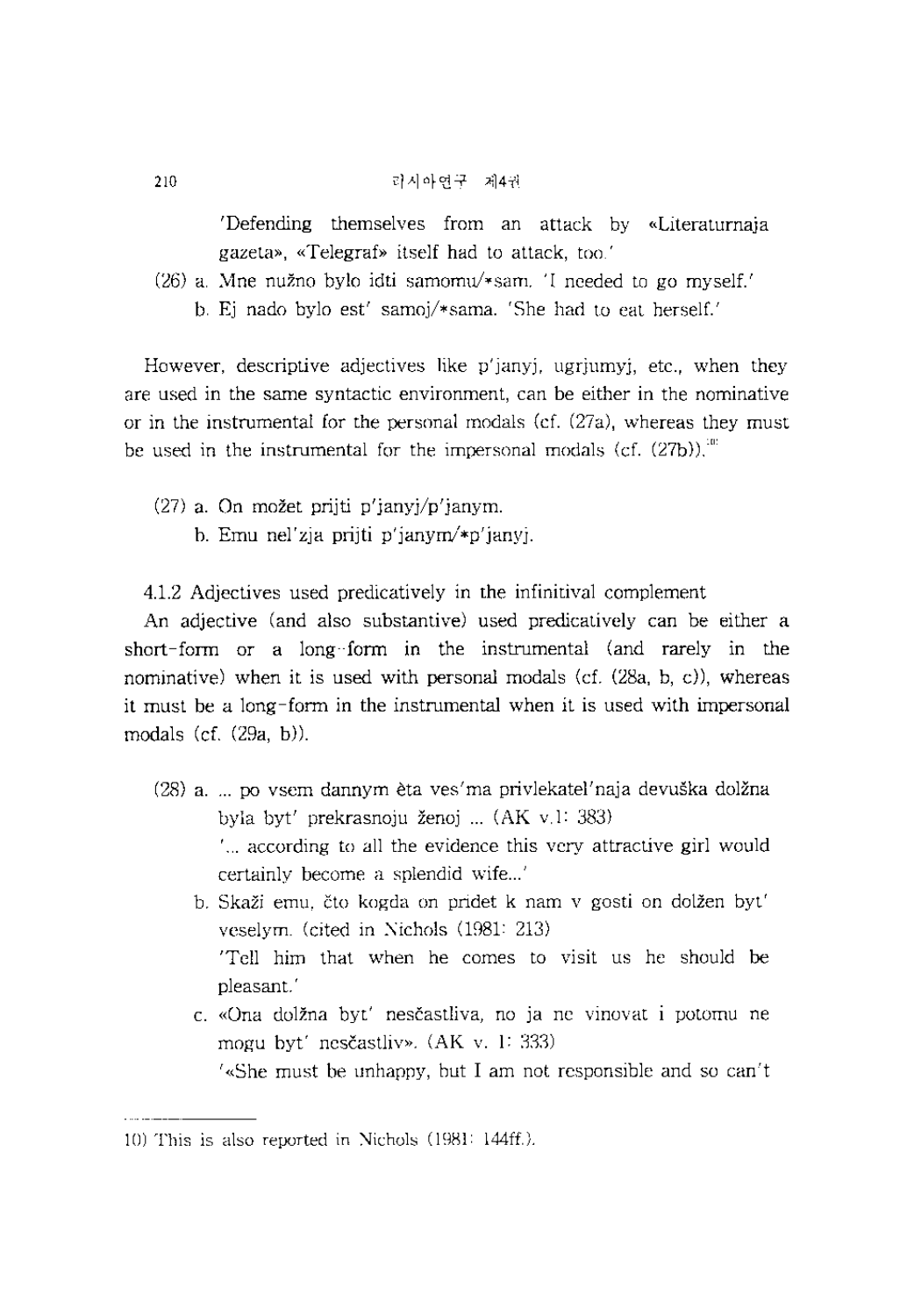Russian modal predicates: personal vs. impersonal construction

be unhappy».

- (29) a. Ej ne nado bylo byt' xoroso odetoj(u)/\*odeta 'She didn't have to be well dressed.'
	- b. Nam nel'zja bylo byt' ugrjumymi/\*ugrjumy. 'We couldn't be gloomy.'

4.1.3 Animacy.

There is no restriction on the nominative NP with respect to animacy; it can be either animate or inanimate. The dative NP in a sentence with impersonal modals must be animate. Compare a-sentences with b-sentences.

- $(30)$  a. Gosudarstvo dolžno byt' mogučim na slučaj vojny ...  $(DA: 237)$ 'The state must be powerful in the event of war ... '
	- b. Gosudarstvu nado byt' mogučim na slučaj vojny ...
- (31) a. ... èto i dolžno opredeljat' ego oblik. (DA: 189)
	- ' ... this also must define its outlook.'
	- b. \*Etomu i nuzno opredeljat' ego oblik.

Due to this constraint, some verbs such as proizojti, slučit'sja, etc., which take as their subject inanimate nouns, cannot be used with impersonal modal predicates.

 $(32)$  a. Eto dolžno/možet proizoiti/slučit'sia.

'This must/can happen/occur.'

b. Etomu nado/nužno/možno/nel'zja proizojti/slučit'sja.

4.1.4 The possessive construction in u+NP-G; the impersonal construction; the negated existential construction.

These constructions cannot be embedded in a sentence with impersonal modals, while they can occur with personal modals. Examples in (33) show that the possessive construction cannot occur with impersonal modals; examples in (34) illustrate the ungrammaticality when the infinitival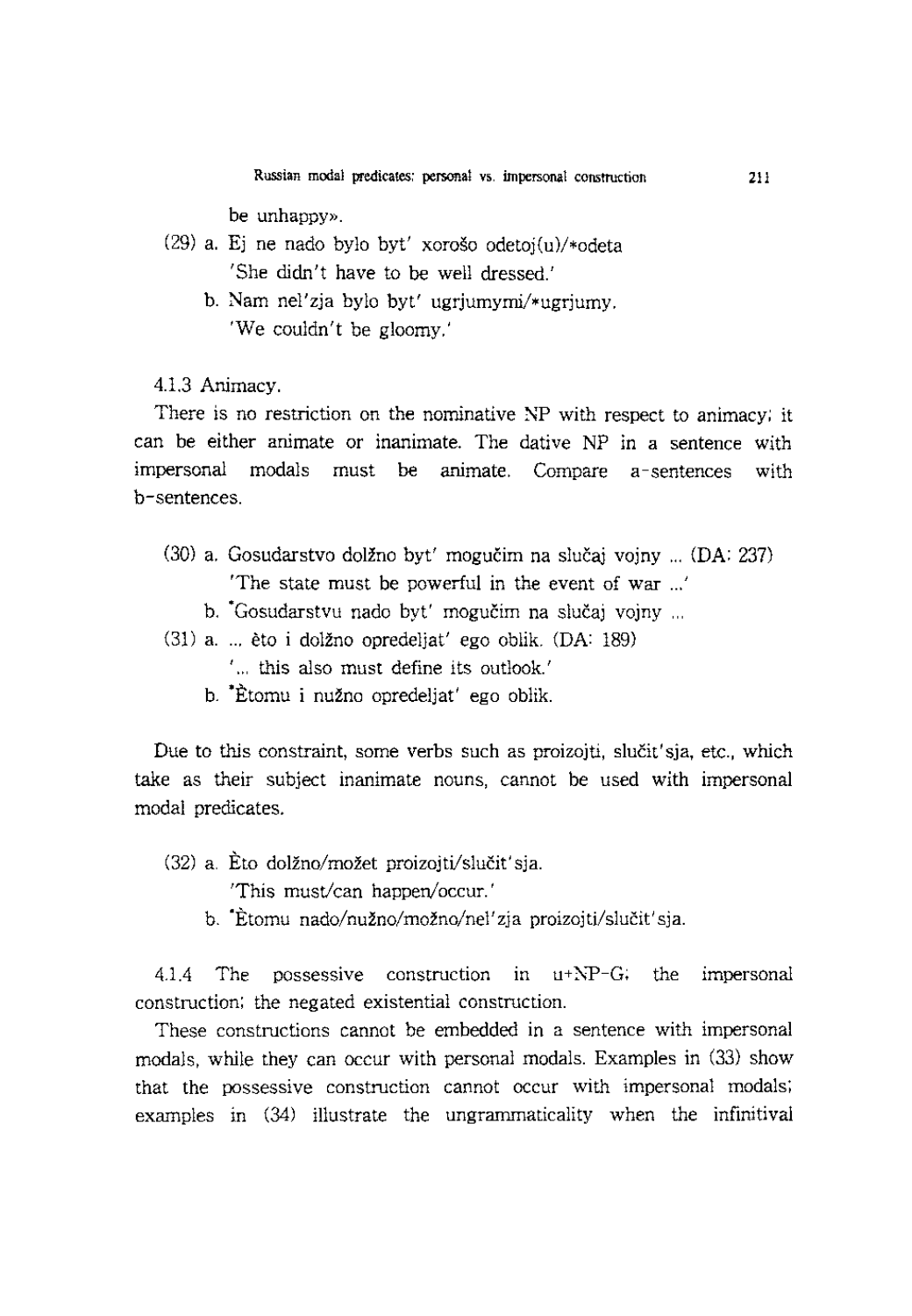complement takes the impersonal construction; (35) shows the negated existential construction.

- $(33)$  a. U nego dolžen byt' priamoj provod k sekretarju obkoma. $(DA)$ 157)
	- 'He must have a direct line to the secretary of the obkom.'
	- b. 'u nego *nado/nuzno* byt' prjamoj provod k sekretarju obkoma.
- (34) Kak možet/\*možno byt' vam skučno na bale?

Otčego že mne ne možet/\*nel'zja byt' skučno na bale? (AK v.1: 89)

'''How can you be bored at the ball?"

"Why can't I be bored at the ball?"'

- (36) a. Ego ne mozet byt' doma. 'He cannot be at home.'
	- b. 'Emu nel'zia byt' doma."

4.1.5 Passive infinitives

When it occurs with the personal modals, the infinitive can be passivized. whether syntactically (byt'+past passive participial form) or morphologically (with -sja), which is not the case for the impersonal modals. See examples (37) and (38).

(37) a. On znal, čto obvinenie dolžno byt' pred"javleno čerez opredelennyj srok.(DA: 95)

'He knew that a charge must be made within a definite time.'

- b. 'On znal, čto obvineniju nado byt' pred"javleno čerez opredelennyj srok.
- (38) a. Mal'Cik dolzen myt'sja mater'ju. 'The boy must be washed by his mother.'
	- b. 'Mal'eiku *nuzno/nado* myt'sja mater'ju.

One might argue that the ungrammaticality of (37b) is due to the

<sup>11)</sup> This sentence becomes acceptable if it expresses a prohibition of the subject referent's going home.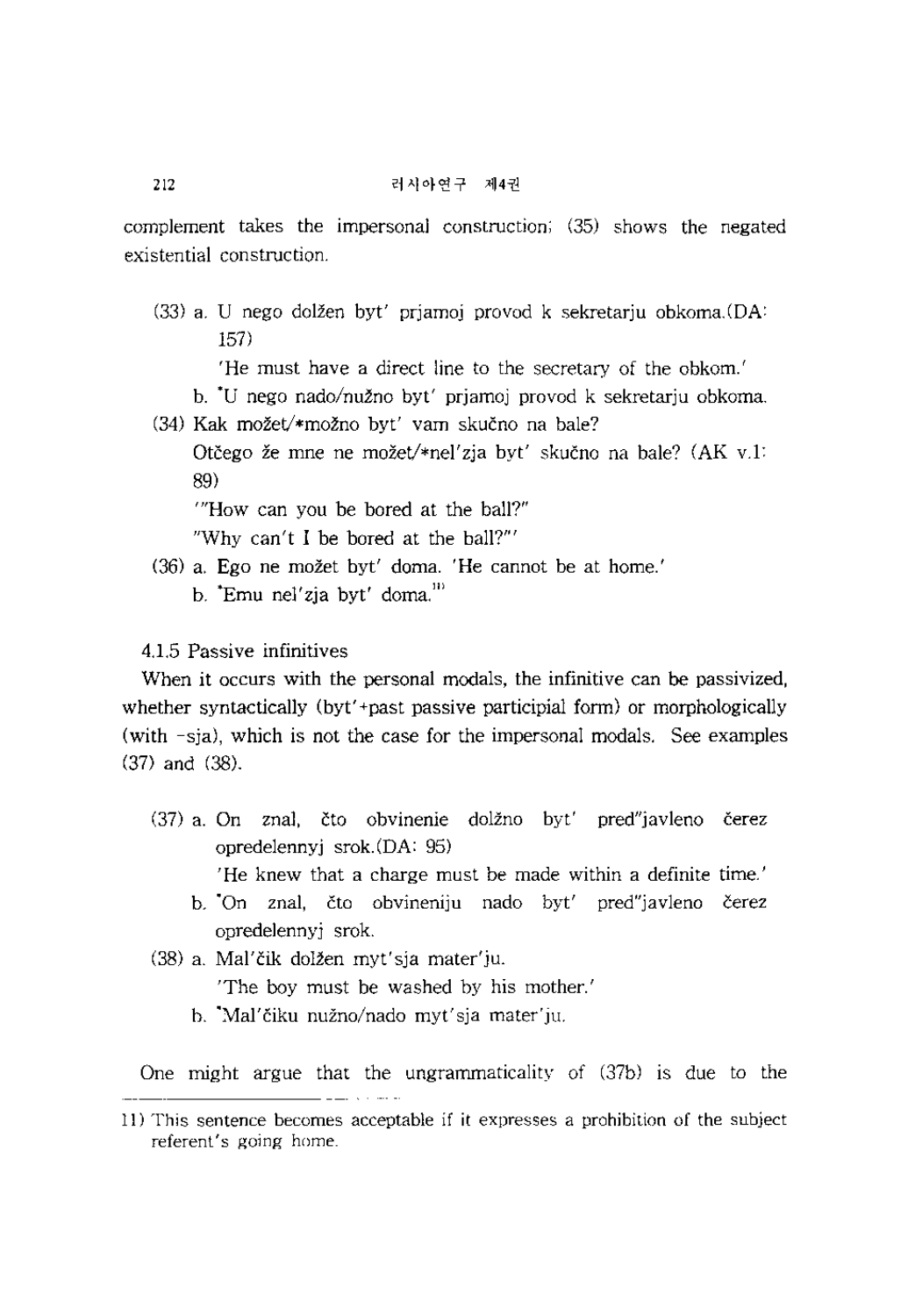animacy constraint, but (38b) shows that the 'passive infinitive' constraint is an independent restriction on impersonal modals, since even though the dative  $NP$  is animate (here, mal'čik 'boy'),  $(38b)$  is still ungrammatical. The infinitive with -sja can figure in a sentence with impersonal modals, but when this happens, it does not signal 'passivization', but rather 'reflexivity'. Compare (38b) and (39), considering that myt'sja can be used either as reflexive form (38b) or as reflexive verb (39). Similarly, celit'sja in (40), which does not signal 'passivization', is used with nado.

- (39) Emu nado myt'sja mylom. 'He has to wash himself with soap.'
- (40) I ne nado celit'sja v gologu. Nado bit' v serdce. (O&S: 616)
	- 'And (you) must not aim at the head. Must hit in the heart.'

4.1.6 Modals with a ctoby-complement

With those predicatives such as nado, nužno, and nel'zia, a ctoby-complement occurs instead of the infinitive form under certain conditions. This replacement is not possible for the personal dolžen. Compare examples (41a) and (41b).

(41) a. Yam nuzno, ctoby bol'noj bol'se lezal. 'You must let the sick person lie more.' b. 'Yy dolzny, ctoby bol'noj bol'se lezal.

At this juncture it would be appropriate to discuss the alternation between infinitival and ctoby complements. It has been believed that the replacement of infinitive form by ctoby-complement takes place when the dative  $NP$  is coreferentially not identical with the logical (underlying) subject of the complement.<sup>21</sup> Thus, in the following sentences,

 $(42)$  a. Začem že tebe nužno, čtoby i ja tože umer?  $(0&S: 617)$ 'Why do you need me to die too?"

<sup>12)</sup> See Bondarko et al. 0990: 156).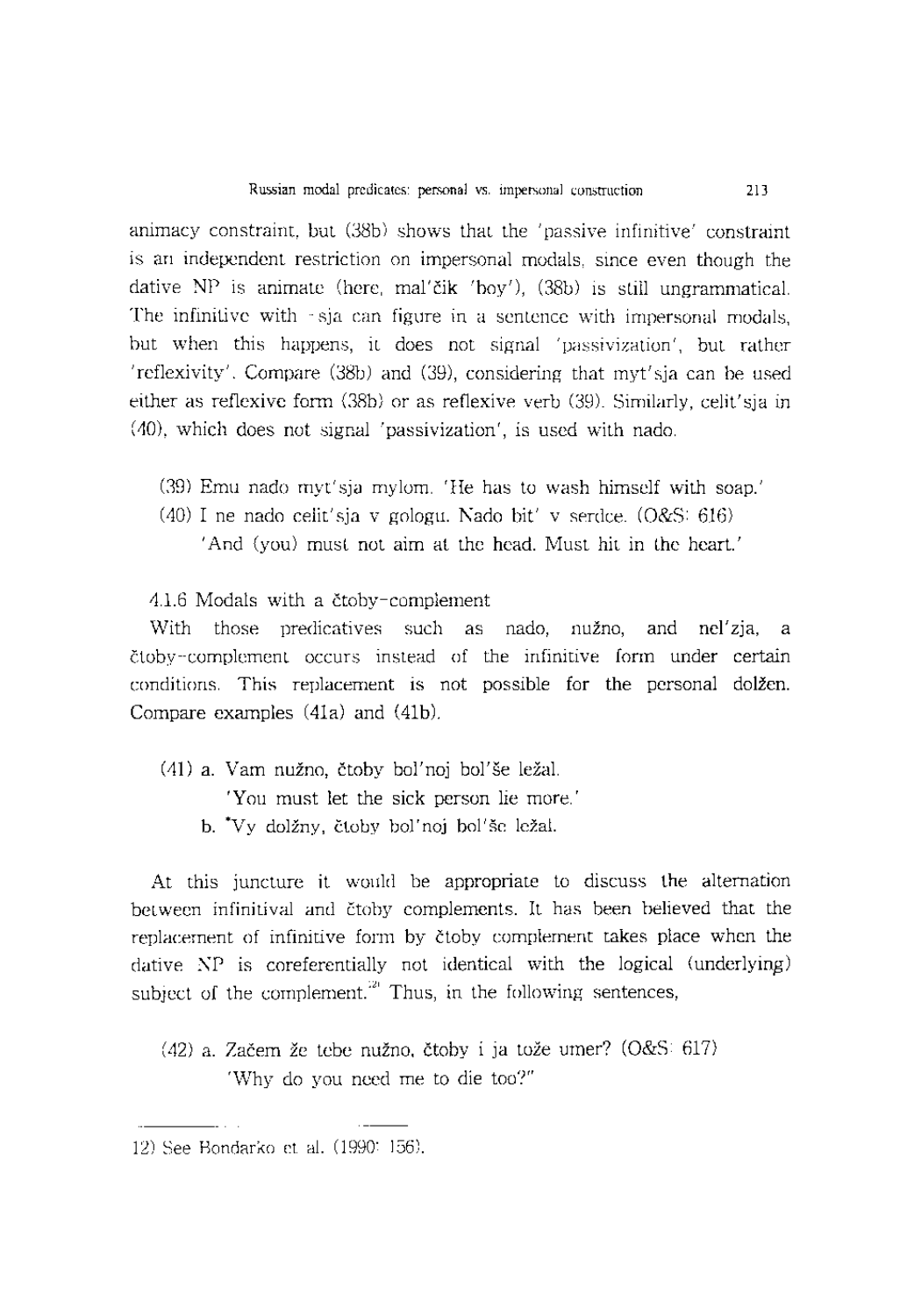b. Poètomu i nado, čtoby za vorota uxvatilsja samyj sil'nyj iz mal'Cikov. (Igra:46) 'For this reason (you) must let the strongest boy grab the gate.'

The persons referred by the dative NP (elliptical in (42b)) are not identical with persons referred to by the nominative NPs in the ctoby-complements. This description, however, is incomplete, if not incorrect, as it stands, since a ctoby-complement is used even when two logical subjects are indeed coreferential. See the following sentence.

(43) Aleksej Aleksandrovič! Čto vam ot menja nužno? Mne nuzno, ctob ja ne vstrecal zdes' etogo celoveka i ctoby vy veli sebja tak, čtoby ne svet, ni prisluga ne mogli obvinit' vas... (AK v.l: 376) "Aleksej Aleksandrovič! What do you need from me?" "For me it is necessary that I shouldn't see this man here and that you should behave yourself such that neither the outside world, not the servants could accuse you..."'

The first instance of čtoby complement in this example clearly shows that an infinitival complement is not used even though the two logical subjects are coreferential mne in the main clause and I in the ctoby-complement. This observation then forces us to modify the coreferentiality condition which has been regarded as a criterion of the alternation. In response to Anna's question of what he wants her to do, her deceived husband (Aleksej Aleksandrovic) utters the second sentence, who has accidentally seen her lover (Vronskij) in his own house and apparently is upset because of the very fact that Anna meets V ronskij in his own house. In this sentence, as the English translation would indicate, the subject of the čtoby-complement, Aleksej Aleksandrovič, is presented not as an agent with the intention performing the action 'seeing Vronskij', but rather as expressing patient- or causee-like participant role; what he needs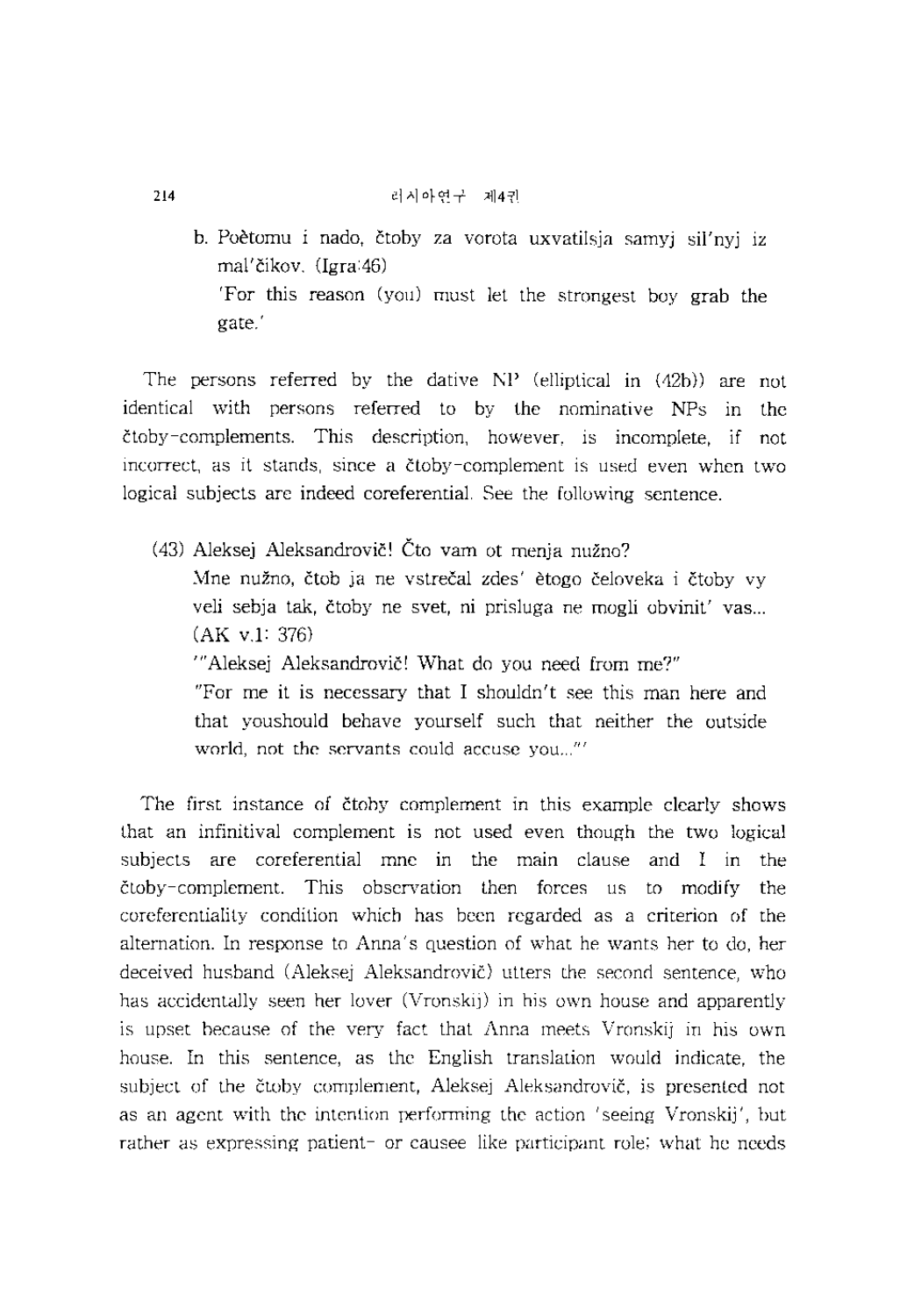is not his intention not to see Vronskij, but a situation itself where he comes not to see him. One can easily appreciate the semantic difference in this regard between the following sentence with infinitival complement and the original sentence.

## (43')Mne nuzno ne vstrecat' zdes' etogo celoveka ... 'I should not see this man here...'

This sentence would mean that what 'I (=Aleksej Aleksandrovič)' need to do is for myself not to see this man here; and the agenthood of 'I' is made clear.

If our analysis is correct, then we must take into account both coreferentiality and participant role of the logical subject of the dictal situation in order to describe the correct conditions of the alternation between the ctoby- and infinitival complement. Ctoby is used under the following conditions: first, when two logical subjects are coreferentially non-identical, and second, when the two logical subjects are referentially identical but the participant role of the logical subject of the complement is not an agent. Otherwise, infinitival complement is chosen.

#### 4.2 Semantic and syntactic structure of personal vs. impersonal modal constructions

In view of the observations made in the preceding sections, I propose that there is a semantic component which figures in a sentence with an impersonal modal predicate, but is lacking in a sentence with a personal modal; i.e. 'experiencer of modal situation', which is implemented as a dative NP at the surface level. More specifically, the dative NP, which is a sister NP of the impersonal modal predicate, signals that the referent it refers to is a logical subject who experiences a state of affairs which the impersonal modal expresses and which at the same time is asserted in the sentence; there are two types of such state of affairs: a state of being necessary and a state of being possible. $\cdot$ <sup>11</sup> Thus a sentence with an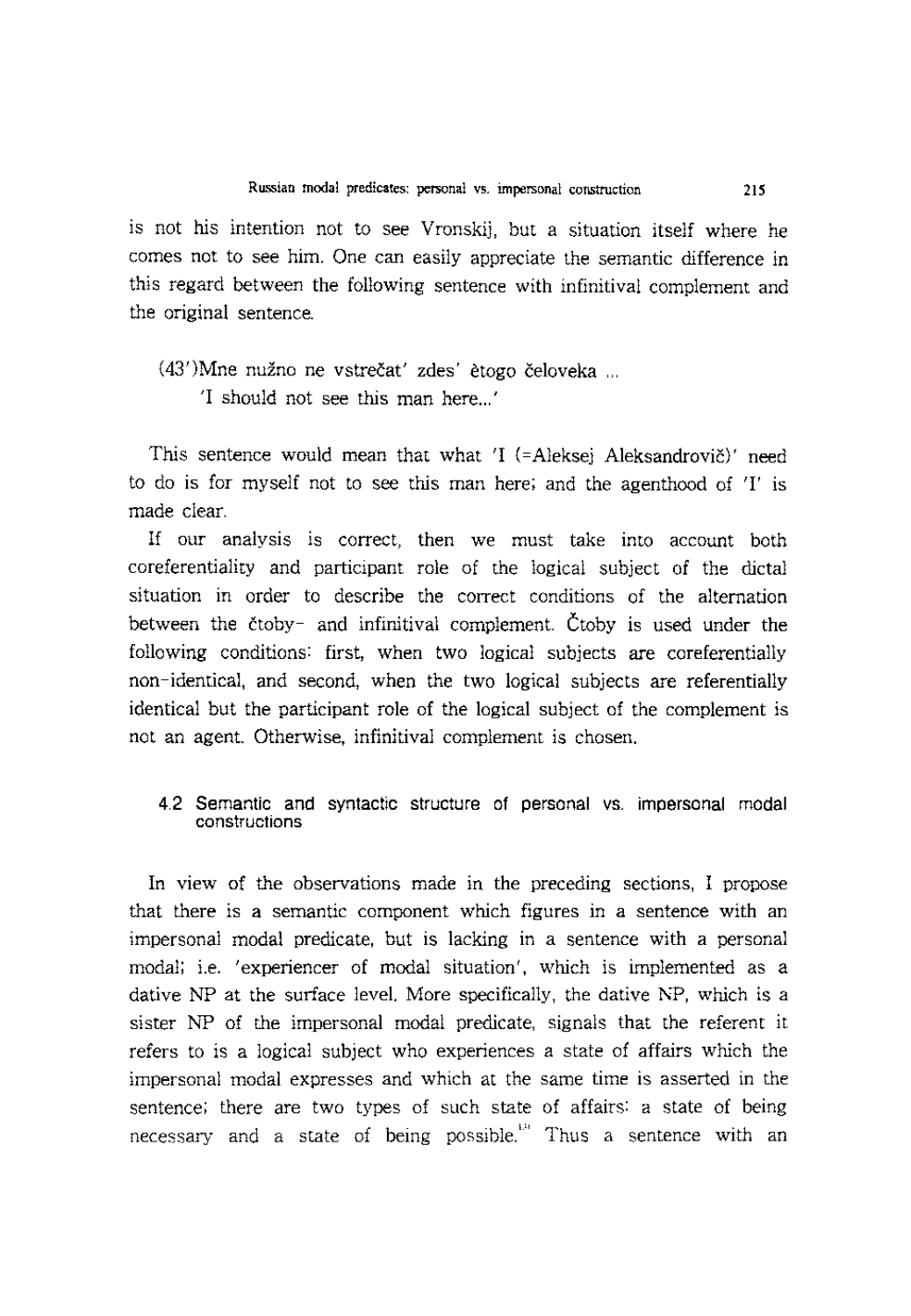impersonal modal can be said to express a 'modal' experience of the referent who is referred to by the dative NP, which may be explicit or implicit in the surface sentence. Further, the underlying subject of a dictal situation, which is deleted in the surface via what may be called 'Equi-NP deletion', has the participant role of 'agent'.

By contrast, in a sentence with a personal modal the referent referred to by the nominative NP is a logical subject of a dictal situation, which happens to be a matrix subject; i.e., the nominative NP is a sister NP of the infinitive verb. In addition, the participant role of this logical (underlying) subject of the dictal situation is dependent on the semantics and syntax of the infinitival complement. A sentence with a personal modal, without being able to express the modal experiencer, expresses merely the fact that a certain 'modal' relation between unspecified preconditions and the dictal state of affairs described in the infinitival complement holds in the real world. It asserts a state of being necessary or possible, and nothing else. In short, an impersonal modal invariably involves an experiencer of the modality expressed, whereas a personal modal exclude such a semantic component. See the following chart for the comparison of these two types of construction.

(44) Comparison between 'personal' and 'impersonal' modal constructions

<sup>13)</sup> Here, the term 'state' is used as a technical term, as opposed to 'action' and 'activity'. It is common practice that in Slavic aspectology verbs can be classified in terms of inherent aspectual properties of the situations they refer to, i.e., [stateness] and [telicity], first, into verbs denoting 'state  $(\text{[+state]})'$  and verbs denoting 'activity  $(\text{[-telic]})'$  and 'action  $(\text{[-telic]})'$ . For a new theory of Russian aspect based on this classification, see Durst-Andersen (1992). The fact that modal predicates belong to the situation type of 'state' can be seen easily in our characterization; i.e., they express 'existence of some/all preconditions' for a dictal state of affairs to be actualized, and, clearly enough, 'existence' belongs to 'state'. In view of this, it would not be surprising that they do not have passive counterparts (\*mogus', \*smozen), which is intuitively obvious, but nonetheless has been in need of an explanation.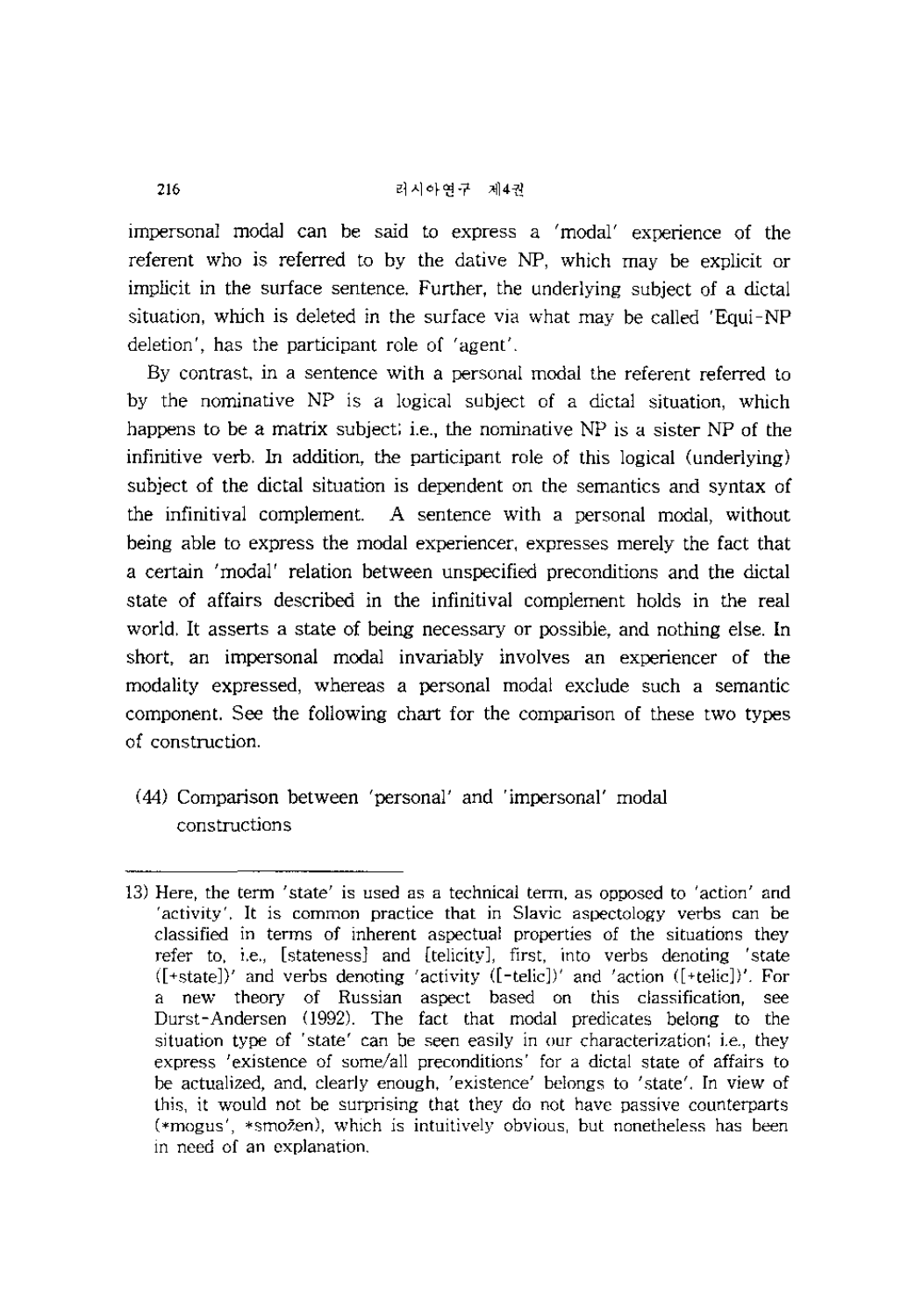|                                                                     | Personal                                                          | Impersonal                       |
|---------------------------------------------------------------------|-------------------------------------------------------------------|----------------------------------|
| (1) Case form of matrix NP (usually) nominative                     |                                                                   | dative                           |
|                                                                     | (2) Case assignment the intinitival complement                    | in matrix sertence               |
| (3) Syntactic status<br>of NP                                       | sister NP of infinitive verb                                      | sister NP of modal!<br>predicate |
| (4) Underlying subject<br>of infinitive verb                        | surface subject                                                   | deleted                          |
| $(5)$ Rule                                                          | 'Subject-raising'                                                 | 'Equi-NP deletion'               |
| (6) Participant role of<br>underlying subject of<br>infinitive verb | dependent on semantics and<br>syntax of infinitival<br>complement |                                  |
| (7) Participant role of<br>dative NP                                |                                                                   | 'modal experiencer               |

What should be mentioned in this connection is that the concept of 'modal experiencer' must be kept distinct from that of 'modal evaluator'; the former is a participant denoted by the dative NP in a sentence with an impersonal modal, who experiences the modal situation (a situation where a certain 'modal' relation between states of affairs holds), whereas the latter is (usually) the speaker who recognizes the modal relation itself. It is absence or presence of a modal experiencer, not of a modal evaluator that distinguishes impersonal modals from personal modals. The component of modal evaluator always exists in the semantic representation of a sentence with modal predicates, whether personal or impersonal.<sup>141</sup>

<sup>14)</sup> In Choi (1994: 94-115), I argued that constructions with such modal adjectives as vozmozno and neobxodimo are different from those with our modal predicates in this feature; that is, the former construction does not possess the semantic component of 'modal evaluator', whereas the latter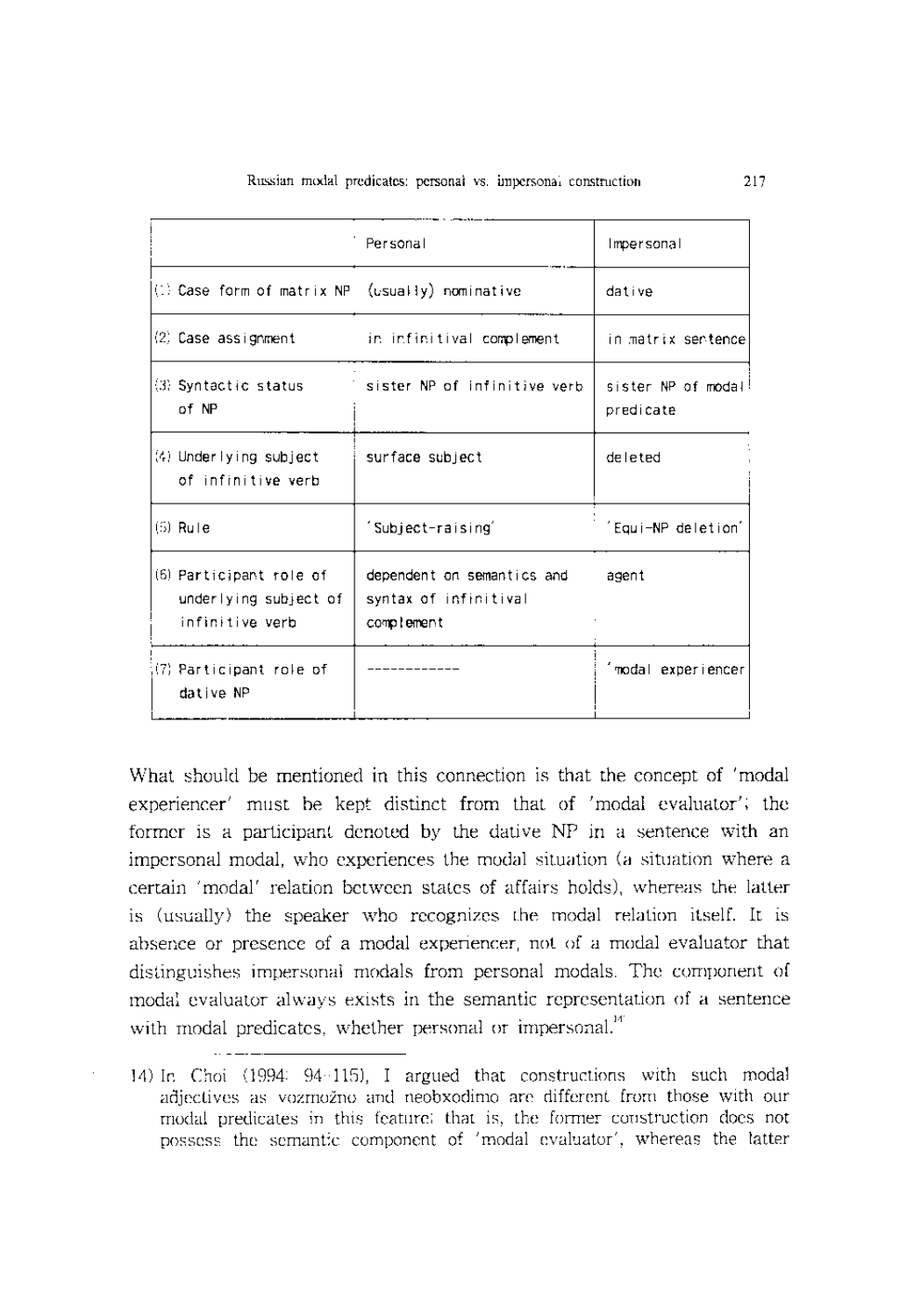The claim that the dative NP signals' experiencer' of modal situation can be supported indirectly by the fact that impersonal modal predicates have been often discussed and described with descriptive 'predicatives' such as stydno, tosno, sovestno, dusno, etc., under the heading of 'category of state (kategorija sostojanija), in the previous literature. Cf. Peskovskij (1956[7th ed.]), Vinogradov (1972[2nd ed.]), Galkina-Fedoruk (1958), Isačenko (1965), among others. Although it appears that the motivation for grouping these two kinds of predicatives<sup>151</sup> into one and the same category is a syntactic one (i.e., they both are used with dative NPs and, at least for some descriptive predicatives, with infinitival complements), there is a strong indication that the grouping is motivated also semantically. Vinogradov illustrates a semantic difference between descriptive predicatives and corresponding short- $\Lambda$ ong-form adjectives as follows:  $\Lambda$  as primer, zavidnyj zaviden označaet: takoj zamančivyj, čto možno pozavidovať (zavidnoe položenie, zavidnaja učast', zavidnaja kar'era, i t. p.). Meždu tem bezličnoe zavidno v značenii skazuemogo govorit o čuvstve zavisti, ispytyvaemom kem-nibyd' (mne zavidno)...' (Vinogradov 1972[2nd ed.]: 324; my emphasis SHC). If one rephrases the second part of the quote by inserting nado or možno instead of zavidno, we get: '... bezličnoe nado/možno v značenii skazuemogo govorit o neobxodimosti/ vozmožnosti, ispytyvaemoj kem-nibud'.' The four-volume Academy dictionary defines zavidno in the exactly same way: 'O čuvstve zavisti, ispytyvaemom kern-l'. While with some of these descriptive predicatives the infinitive is not an obligatory constituent (both mne zavidno and mne zavidno smotret' takoe scast' e are possible) whereas modal predicatives require the infinitival (or  $\text{ctoby-}$ ) complement (\*mne nužno/nado/možno/nel'zja, except when the infinitival complement is elliptical), this syntactic difference between them does not allow any crucial objection to the claim that both classes of predicatives describe a certain state experienced by someone signalled by the dative NP.

does have it.

<sup>15)</sup> Isačenko (1965) first introduced the term 'predicative(predikativ)' to designate this class of words.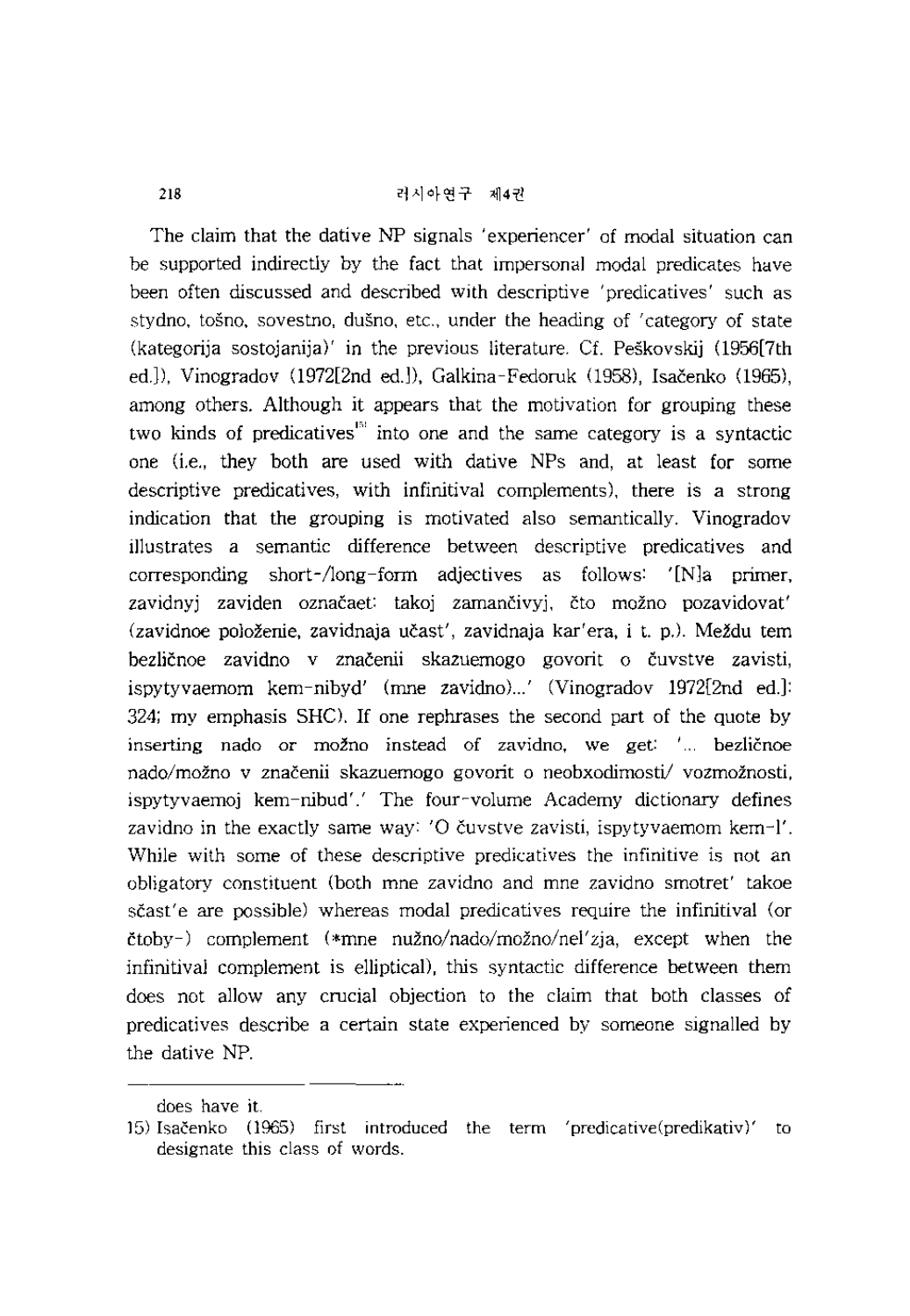The proposal that impersonal modals express 'someone's experience of a modal situation' is, however, corroborated not only by the aforementioned rather indirect evidence but also the following syntactic and semantic facts.

First, the split between the experiencer and the logical subject of dictal situation. It was pointed out in section 4.1.6 that for impersonal modals denoting 'necessity' a ctoby-complement is used instead of an infinitival complement under certain conditions, while this replacement is impossible with dolžen. Compare (45b) and (45c).

- (45) a. Mne nuzno pogovorit' s toboj
	- b. Začem že tebe nužno, čtoby i ja tože umer?
	- c. \*Zacem ze ty dolzna, ctoby i ja toze umer?

This difference in syntactic behavior between personal and impersonal modals can be explained if one appeals to our proposal. That is, the dative NP in the impersonal modal construction is a sister NP governed by the impersonal predicative, not a sister NP of the infinitival complement. This implies that the logical subject of the dictal situation can be different from the referent referred to by the dative NP. And if this happens, the logical subject of the dictal situation must be present in the surface sentence. This explains the grammaticality of (45b) where the modal experiencer is a person referred to by tebe 'you-D' and the logical subject of the dictal situation is a person referred to by ja 'I-N'.

By contrast, the surface nominative NP occurring with dolzen is not the NP governed by dolzen, but the underlying logical subject of the dictal situation, which is raised to a surface grammatical subject via , Subject-raising'. Since the nominative NP signals an underlying subject of the dictal situation, the split, which can occur in the case of the impersonal modal construction, from the outset is blocked. This explains the ungrammaticality of (45C).

Second, the causative interpretation of a sentence with dolžen. While the component of 'experiencer of a modal situation' is not included in the semantic representation of a personal sentence with dolzen, there may be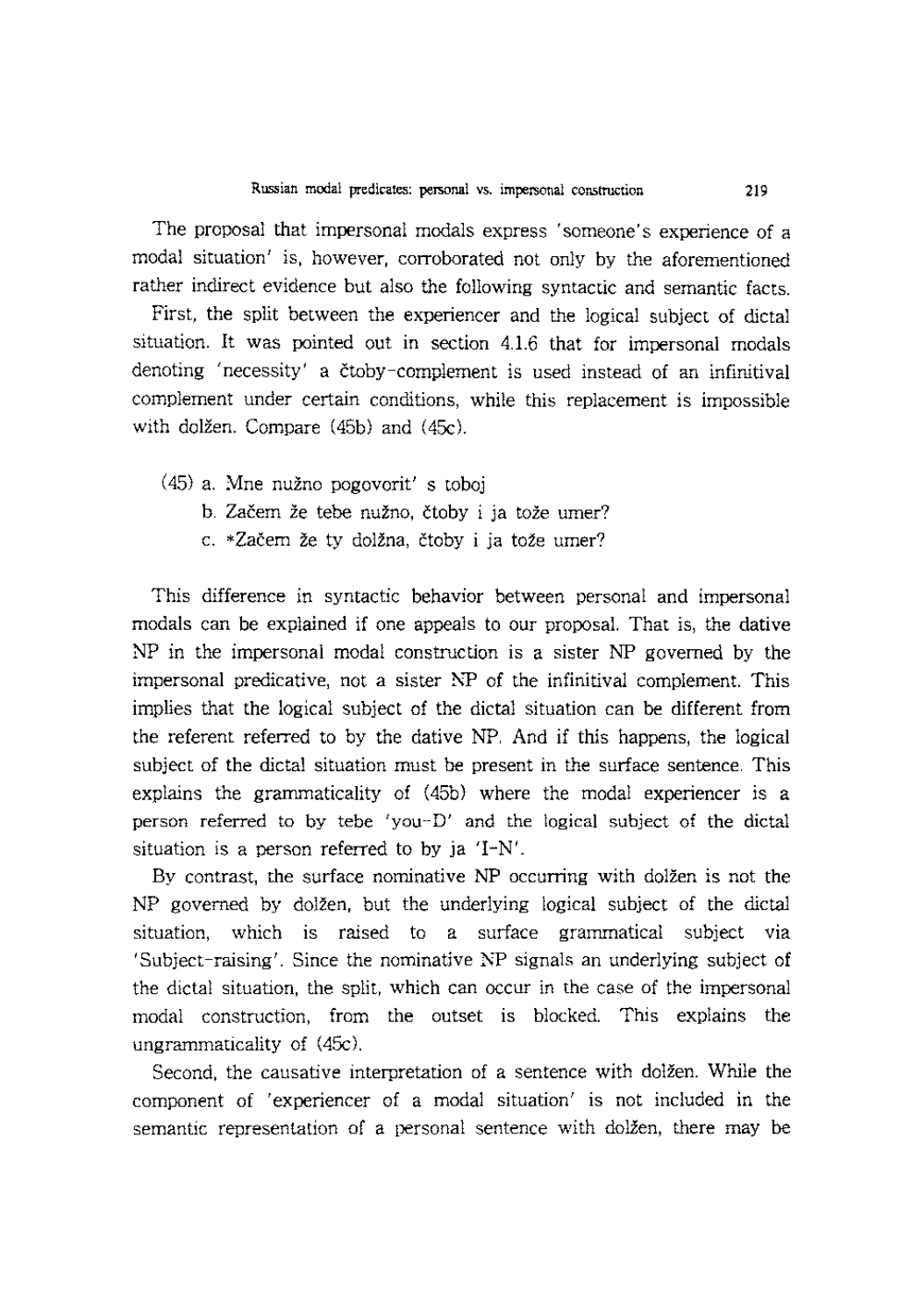instances where a logical subject of the modal situation itself  $($ = modal evaluator) is different from the referent denoted by the nominative NP. In this case, the logical subject to recognize (but, not experience) the 'necessity' state of affairs can be identified only in the surrounding context and cannot be overtly expressed in the surface sentence. This is true particularly, though not exclusively, of sentences with an inanimate subject. Consider the following sentence.

(46) Bor'ba koncilas', dolzny isceznut' i svjazannye s nej krajnosti. (DA: 92) 'The struggle was over, the extremes associated with it must

disappear as well.'

This example has as its grammatical subject an inanimate NP: 'the extremes associated with the struggle'. Note that the referent referred to by the nominative NP cannot be a logical subject of the state denoted by dolžen, since the latter  $(= \text{modal evaluator})$  must be an animate being. This inanimate NP serves only as a surface grammatical subject and at the same time as a logical subject of the infinitival complement. A rough semantic representation of dolžen in this context would be as follows: 'there are all preconditions' for  $(X$  to make/cause) the extremes associated with the struggle to disappear. Here  $X'$ , which is not semantically expressed in the sentence (that is why I parenthesized it), is identifiable only in the surrounding context; and the context tells that the X is Stalin. By contrast, this causative sense can never obtain in a sentence with impersonal modal plus infinitive form, but only in a sentence with a ctoby-complement (d. (45a) vs. (45b». This evidence then can be taken as evidence that the nominative NP in a sentence including dolžen is only a surface subject, not a logical subject of the main predicate dolžen.

Third, animacy. As demonstrated in section 4.l.3, a dative NP occurring with impersonal modals cannot be an inanimate being. This is so, because the dative NP expresses the experiencer of modal situation, which cannot be inanimate.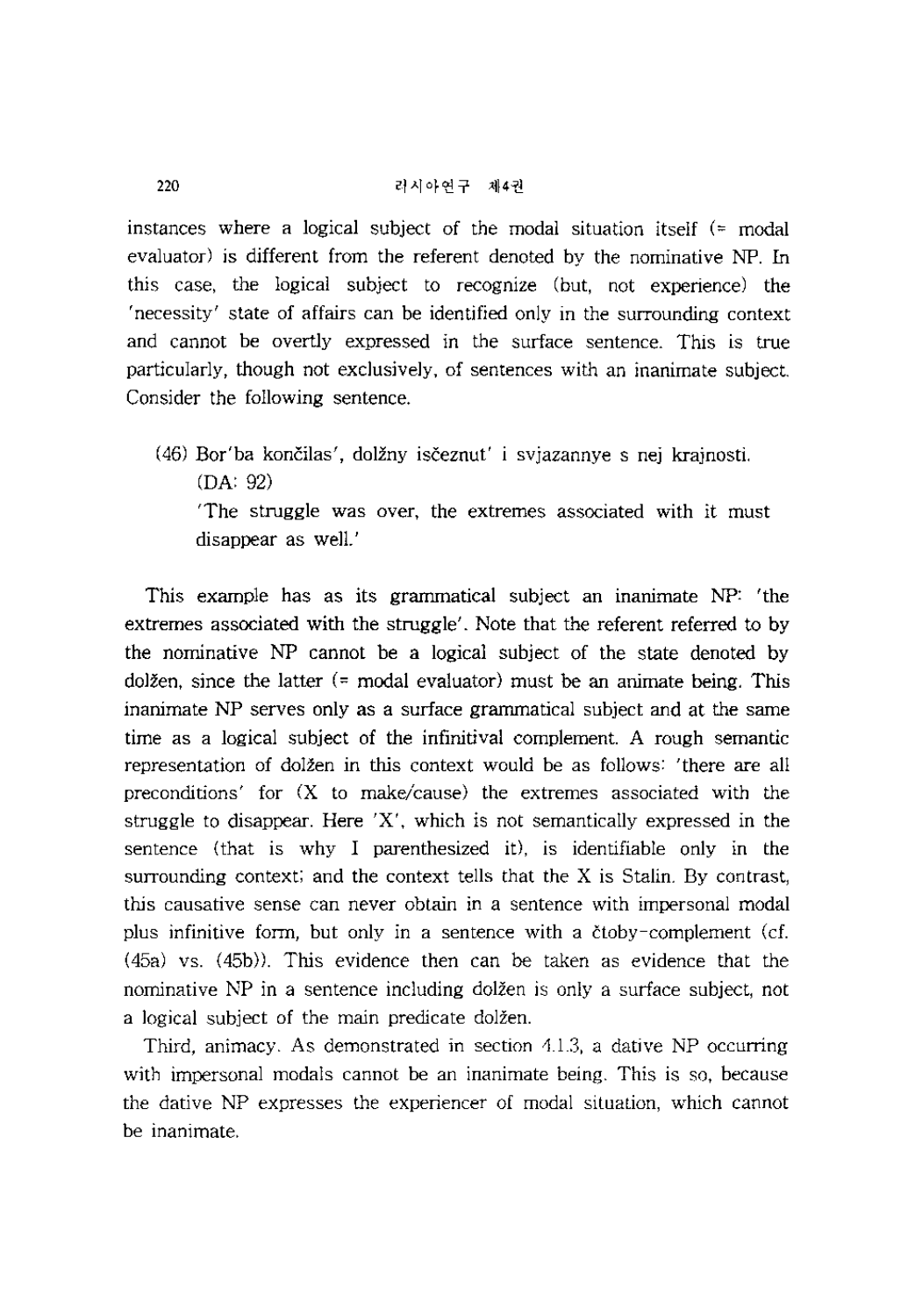Fourth, syntactic restrictions. It was also mentioned that constructions such as the passive construction, the  $u$ +NP-G construction of 'possession', impersonal constructions and negated existential constructions cannot occur with an impersonal modal in the form of an infinitival complement, but only with a personal modal. Cf. sections 4.1.4 and 4.1.5. For the sake of exposition, I will discuss first constructions with a nominative NP and then those constructions with a non-nominative NP.

In the 'personal' constructions, i.e. possessive  $(cf. (47a))$  and passive constructions (cf.  $(47b, c)$ ), obviously, the participant role of subject NP cannot be an 'agent'.

- (47) a. U menja est' djadja. 'I have an uncle.'
	- b. Mal'cik moetsja mater'ju.

'The boy is being washed by his mother.'

c. Obvinenie budet pred"javleno *cerez* opredelennyj srok. A charge will be made within a definite time.<sup>'</sup>

In (47a) the surface subject is djadja, which is in the nominative; and its participant role is not an agent, but rather 'possessum'. In  $(47b)$ , which is a sja-passive sentence, the nominative subject plays the participant role of 'patient'. Similarly, (47c), which is a 'syntactic' passive sentence, has as its surface subject an inanimate nominative NP, which obviously is not an agent, but patient. Now, the process of embedding this construction under an impersonal modal predicate in the form of infinitival complement yields ungrammatical sentences, as seen in (47a', b', c').

- (47) a'. \*U menja nado byt' djade.
	- b'.\*Mal'ciku nado myt'sja mater'ju.
	- c'. \*Obvineniju nado byt' pred"javleno *cerez* opredelennyj srok.

This is easily explained by the fact that the logical subject of the dictal situation in a sentence including an impersonal modal must be construed as expressing the participant role of agent. As claimed, the logical subject of a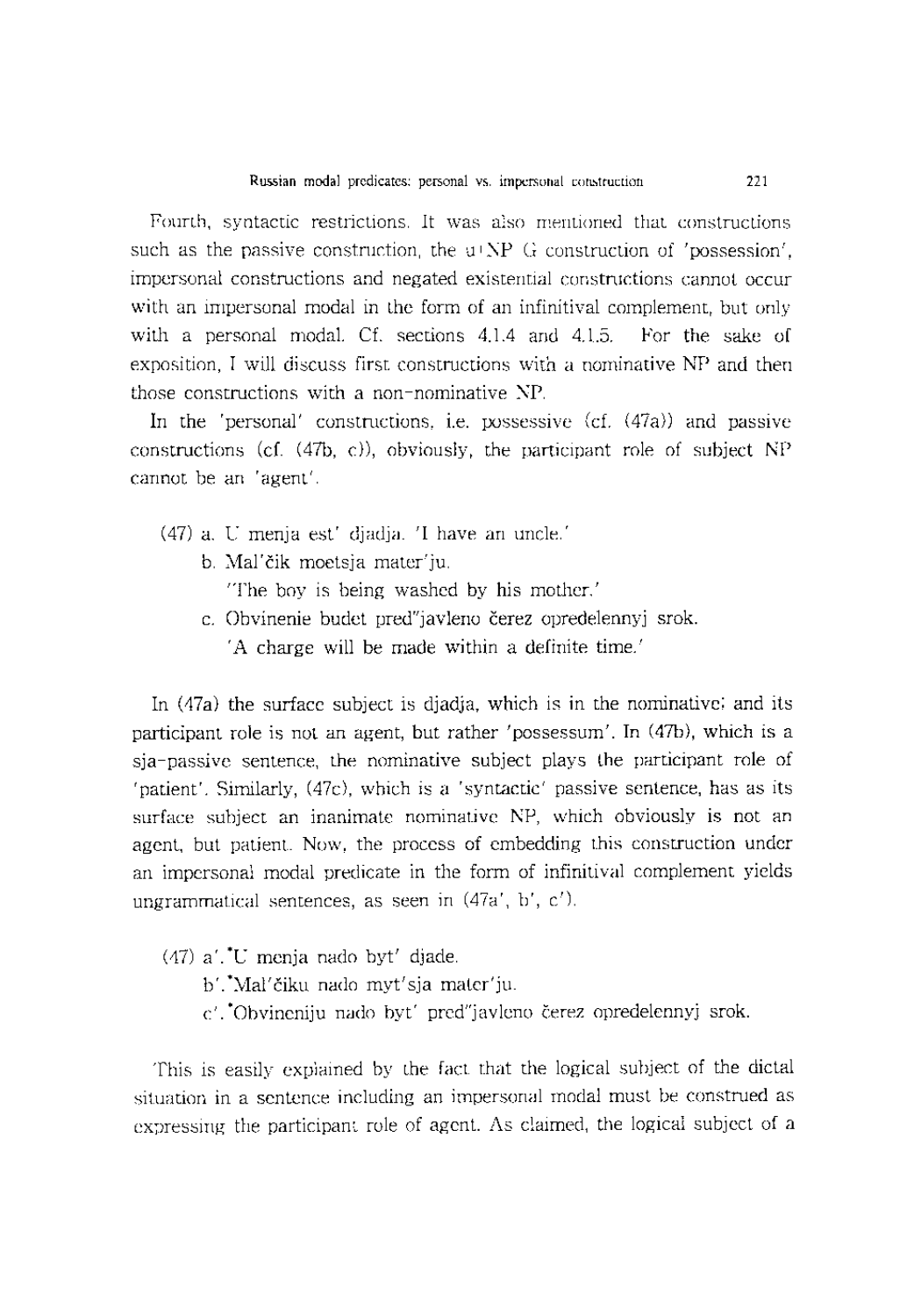dictal state of affairs must be an agent (cf.  $(44)$ ). For instance, in  $(47b')$ , the referent referred to by mal' čiku 'boy-D' is coreferentially identical with the logical subject of the dictal situation; and in order for the sentence to be grammatical, the logical subject must be an agent. However, the syntax of the infinitival complement prevents the logical subject from signaling the participant role of agent, since the infinitival complement itself is a passive construction and the (underlying) subject NP represents the participant role of patient. The ungrammaticality of (47b') stems precisely from this conflict. Such a conflict does not and cannot arise in a sentence induding a personal modal predicate, since the surface subject NP invariably denotes the logical subject of the dictal situation. As expected, examples (47a", b", c") are all grammatical.

- (47) a". U menja dolzen byt' djadja.
	- b". Mal'čik dolžen myt'sja mater'ju.
	- c". Obvinenie dolžno byť pred"javleno čerez opredelennyj srok.

There are two types of constructions which appear to be counter examples to our proposal. See examples (48) and (49).

- (48) Emu nado myt'sja mylom. 'He has to wash himself with soap.'
- $(49)$   $\tilde{Z}al'$ , čto nel'zja tebe byvat' u menja. Net, ja priedu.  $T$ ''It's a pity that you never can be at my place." "No, I'll come."'

In example (48) the infinitive verb is myt'sja, and structurally looks like (47b' ). However, as is well known, there is an important difference between them; myt'sja in (48) is not a passive form of its active counterpart myt' 'to wash', but is rather a reflexive verb which means 'to wash oneself'. And obviously the instrumental noun mylom 'soap-I' has the participant role of 'instrument'. This contrasts with the instrumental form mater'ju 'mother-I' figuring in (47b'), which represents the participant role of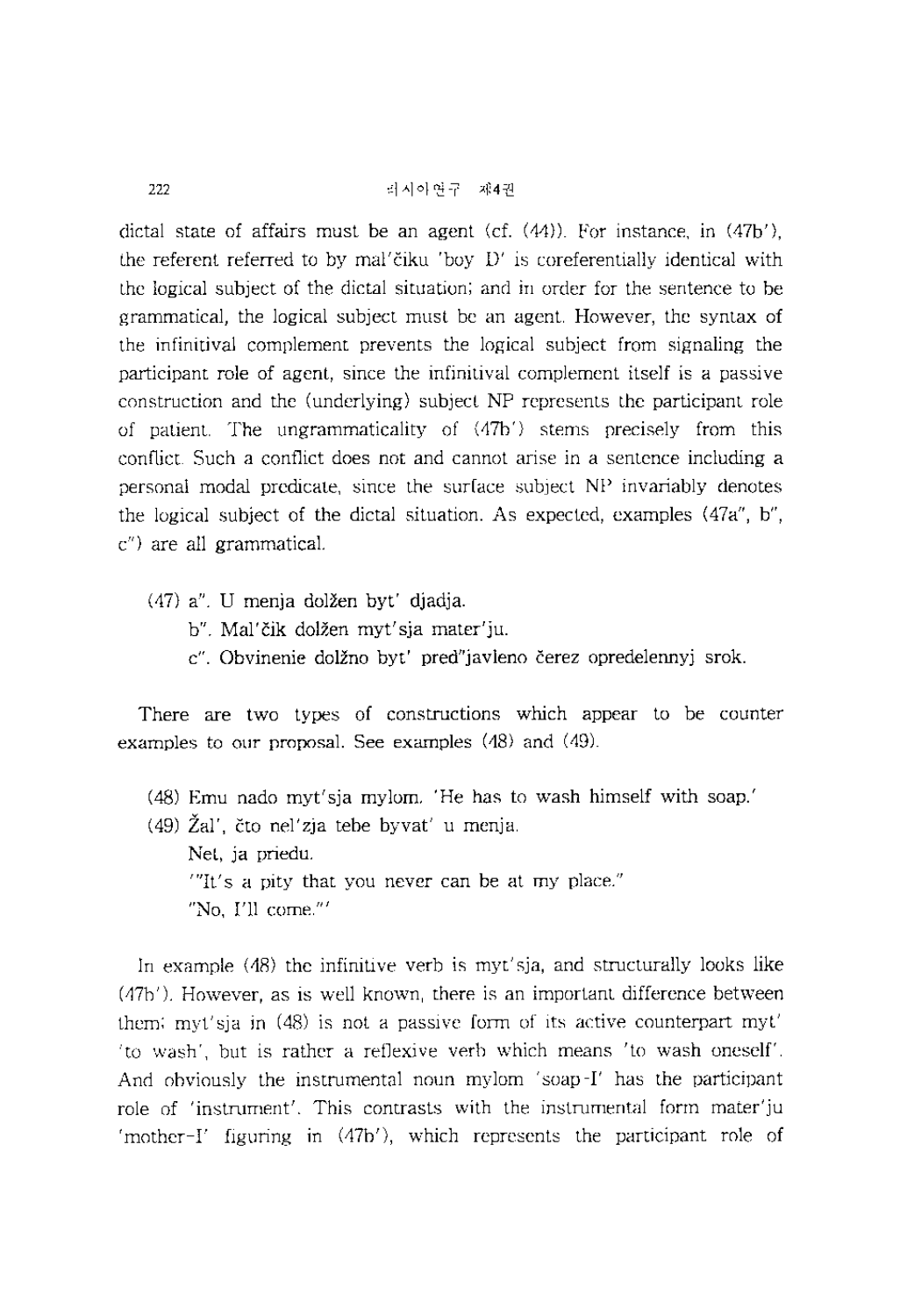'agent'. So, the underlying subject of the infinitival complement in (48) represents 'agent'; i.e., mal' čik in (48) is recognized as a logical subject of the infinitival complement whose participant role is agent. In contrast, mal'čik in (47b') cannot be interpreted this way; it is a 'patient'. This explains the grammaticality of (48). Now look at example (49). It is obvious that the u+NP-G phrase in this example does not express the participant role 'possessor', but rather 'location'. Then the nominative NP cannot be interpreted as 'possessum', but rather 'agent'. This is made clear in the immediately following sentence in (22): ja priedu.

Now let us consider 'impersonal' modal sentences which include the infinitival complement, the underlying structure of which requires a non-nominative NP. Obviously, the genitive-subject in (50a) and the 'inverse' dative-subject in (50b) cannot construed as signaling an agent. Thus, as expected, the corresponding sentences with impersonal modals are ungrammatical (cf. (51a, b)).

- (50) a. Moroza ne cuvstvovalos'. 'No frost was felt.' b. Emu skučno. 'He is bored.'
- (51) a. 'Moroza nado/mozno bylo ne cuvstvovat'sja.
	- b. 'Emu nado/mozno byt' skucno.

However, these constructions can be embedded under the personal modals, as demonstrated in (52).

(52) a. Moroza ne moglo cuvstvovat'sja. 'No frost couldn't be felt.' b. Emu dolžnó byt' skučno.<sup>161</sup> 'He must be bored.'

Again, this can be explained by our claim that a sentence with personal modals does not express the logical subject of modal situation and that its

<sup>16)</sup> Dolzn6 is different from d6lzno; the former is the third person singular form of {dolz#n }, whereas the latter is impersonal predicative, which in contemporary standard Russian is considered archaic (cf. Galkina-Fedoruk  $(1958: 308)$ .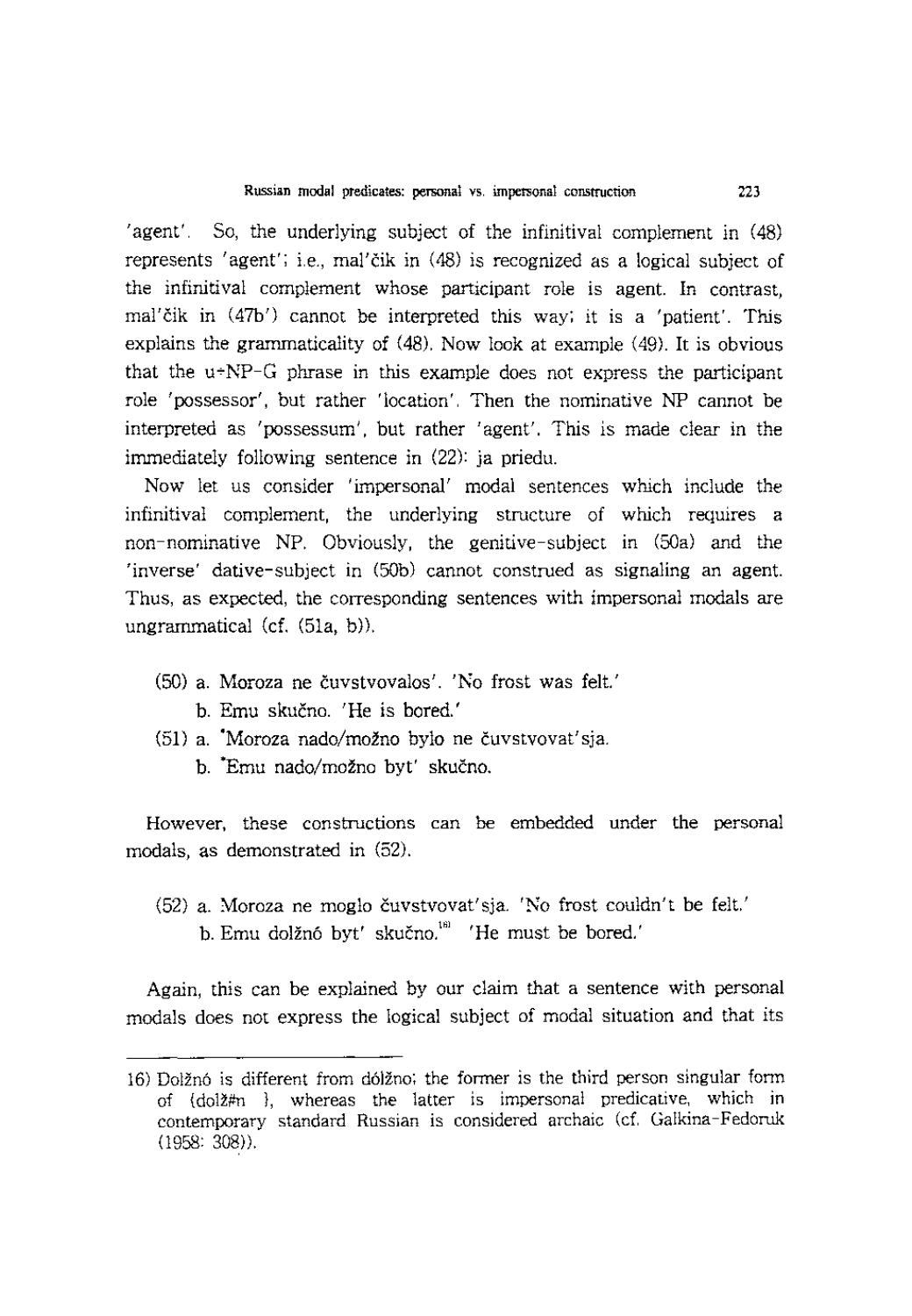surface subject NP denotes the logical subject of the infinitival complement.

Our claim receives further justification when the data are considered with respect to the case assignment of the surface subject in the sentences with impersonal or negated existential construction as their infinitival complement. The case assignment of the surface grammatical subject in fact is dependent on the syntax and semantics of the infinitival complement. Thus, if the infinitival complement is originally a negated existential sentence with genitive NP, the surface subject must be in the genitive form  $(cf. (52a))$ ; and if an impersonal sentence with a dative NP is underlying, then the surface subject must be in the dative form  $(cf. (52b))$ . Compare the examples in (52) and examples in (53) where nominative NP is used. Cf. also (54a) vs. (54b).

- $(53)$  a.  $\sqrt[4]{3}$ Moroz ne mog čuvstvovat'sja. $\sqrt[10]{3}$ 
	- b. <sup>\*</sup>On dolžen byt' skučno.
- (54) a. Ix synu moglo byt' uze dvadcat' let. 'Their son could already be 20 years old.'
	- b. \*Ix syn mog byt' uze dvadcat' let.

This observation could not be explained unless one assumes that the subject NP, whether it be in the nominative or in the oblique, is a logical subject of the infinitival complement.<sup>181</sup>

<sup>17)</sup> This sentence is marginally acceptable by some native speakers. But it seems to me that if this sentence is acceptable then it is underlyingly related with a negated declarative sentence such as moroz ne cuvstvovalsja where moroz-N denotes a specific and definite referent, not with a negated existential sentence such as moroza ne cuvstvovalos' where moroza-G denotes indefinite referents. If this analysis is correct, then the acceptability of (53a) does support our analysis, since the case assignment is dependent on the underlying semantic structure of the infinitival complement. For the distinction between negated declarative and negated existential sentence, see Babby (1980).

<sup>18)</sup> This analysis is in agreement with the analysis proposed in Chvany (1974). Her analysis, however, lacks substantial syntactic and semantic arguments. For a sentence with dolžen, she simply postulates a matrix subject NP node which is empty in the deep structure and then filled in the surface structure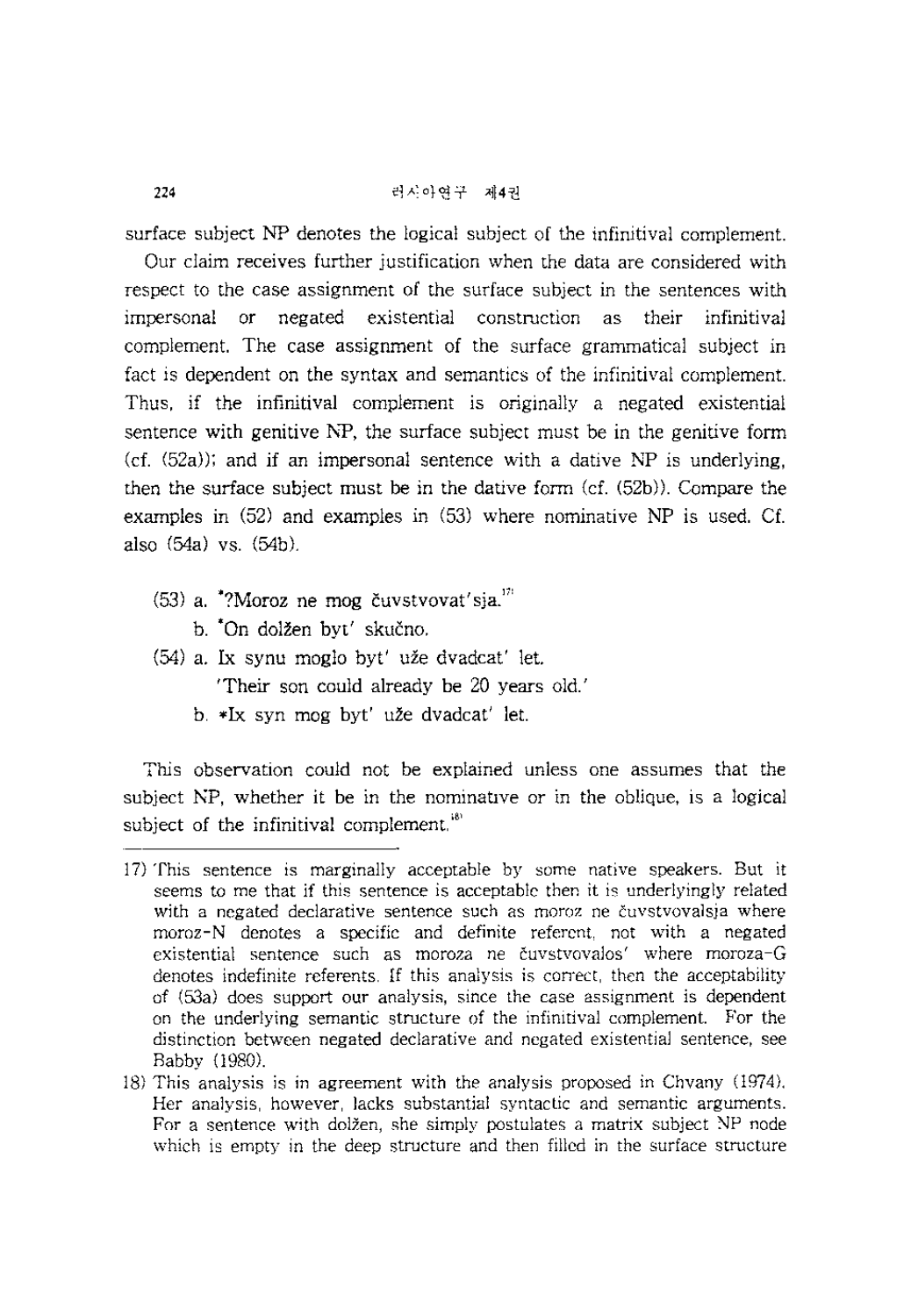Fifth, difference in usage. Personal modals can be used in the epistemic sense, thus semantically forming a paraphrastic relation (indicated  $\rightarrow$ ") with such 'parenthetic words (vvodnye slova)' as dolžno byt', možet byt', navemoe, etc., which are used exclusively epistemically, whereas impersonal modals do not show this use. The latter is used only in the non-epistemic sense (cf. Choi 1994: ch.4).

- (55) a. Ona dolzna byt' nescastliva, no ja ne vinovat... (AK v.1: 333) 'She must be unhappy, but I am not guilty ... '
	- $\Rightarrow$  Ona, dolžno byt', nesčastliva, no ja ne vinovat...
	- b. Budjaginy i sejčas mogut vypytat' u nee pravdu... (DA: 106) The Budjagins even now may elicit the truth from her...'
	- $\Rightarrow$  Budjaginy, možet byt', i sejčas vypytajut u nee pravdu...
- (56) a. Pridet vojna, vse budut voevat', a poka nado zit' i rabotat'. (DA: 167)
	- 'The war will come, everybody will be in battle, but until then (we) have to live and work.'
	- $\rightarrow$  Pridet vojna, vse budut voevat', a poka, dolžno byt', my živem i rabotaem.
	- b. I možno li gorčičnuju vannu priravnivat' k abortu? (DA: 111) 'And can one equate a mustard bath with an abortion?'
	- $\Rightarrow$  I, možet byt', gorčičnuju vannu priravnivajut k abortu?

As mentioned briefly in section 2, a modal predicate indicates that a certain 'modal' relation holds in the real world, which is a kind of 'state'. However, there is an important difference between 'epistemic state' and 'non-epistemic state'. The fonner occurs (or, rather exists) only in the mental world of (usually) the speaker, while the latter only in the socio-physical world. This would seem to suggest that the 'non-epistemic state' can be experienced, but the 'epistemic state' cannot; the latter can be only recognized. Then it becomes understandable that the impersonal modal

by 'NP preposing'. But she does not provide a reasonable explanation as to why this should be so.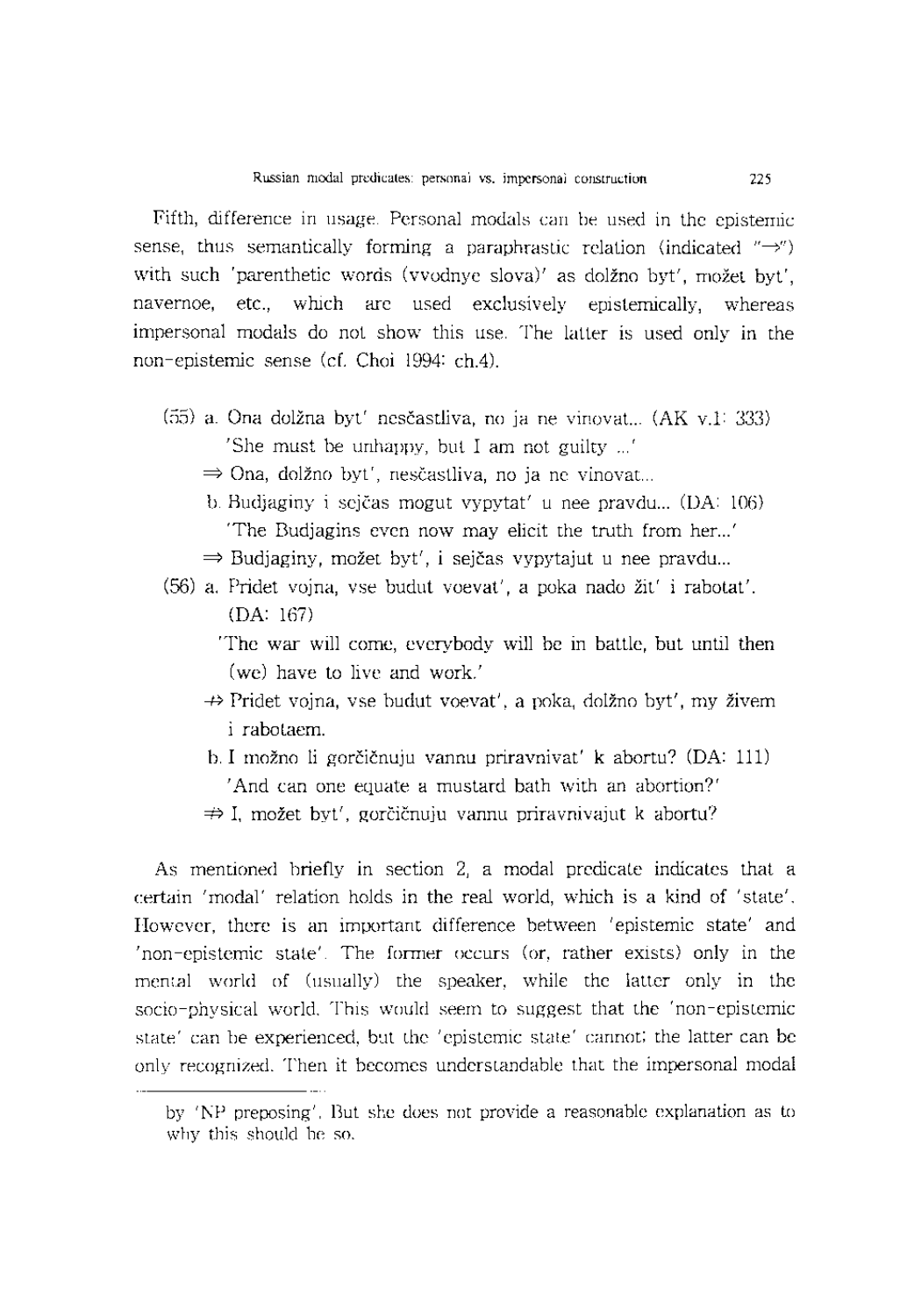predicate can be used only non-epistemically, since it invariably involves the semantic component of 'modal experiencer'.

Finally, referentiality of the dative NP. It was reported in Chvany (1974: 116) that in such a sentence as Moej zene nuzno byt' kak mozno umnee 'My wife must be as intelligent as possible', the dative NP refers only to an 'existing wife who feels a need to be as intelligent as possible', whereas moja zena in Moja zena dolzna byt' kak mozno umnee may not have a referent in the real world; this sentence is used when said of 'a hypothetical, as yet unfound, wife'. It seems that this difference in terms of referentiality can be explained partly by the fact that an experiencer who undergoes the state of being necessary or possible must exist in the real world. In addition to this, in a declarative sentence which asserts the truth of a state of affairs referred to by the main predicate, the existence of referent referred to by its subject NP is as a rule presupposed.<sup>191</sup> Similarly, we can argue that an impersonal modal sentence with an inverse dative-subject asserts the state of affairs referred to by the impersonal modal, presupposing the existence of the referent referred to by the inverse subject. In constrast, a personal modal sentence with nominative subject may assert the state of affairs, but the existence of referent referred to by the nominative subject is not guaranteed to be presupposed, since the nominative NP, according to our claim, is underlyingly not part of the matrix sentence, but part of the infinitival complement, which is not asserted.

## V. **Conclusion**

The discussion up to now makes it possible to conclude that personal

<sup>19)</sup> I am aware of two usages of a definite description used in the subject position, which is discussed in Donnellan (1966): referential and attributive use. If a definite description is used attributively, then there is no presupposition of the existence of the referent referred to by the definitive description. For further discussion see also Quine (1953/1980: pp. 139-59).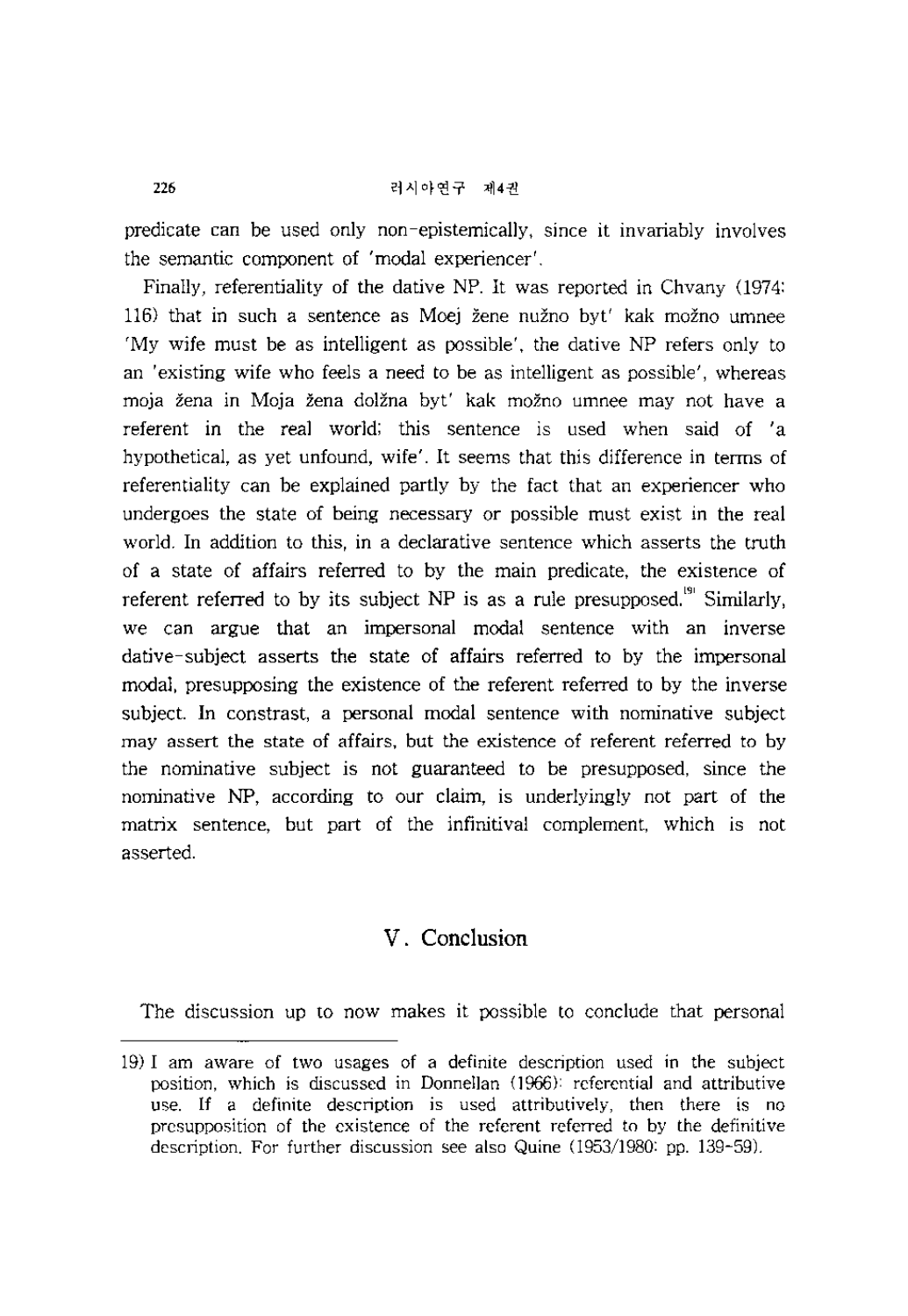modal constructions are unmarked in relation to impersonal modal counterparts which are marked. This markedness relation is established both formally and semantically. As claimed, impersonal modals occur in narrowly defined syntactic environments, whereas personal modals do not have such constraints. Semantically, impersonal modals are more complex and thus more informative, in that they have the semantic component of 'modal experiencer', which is absent in personal modals. With respect to the usage, personal modals can express both epistemic and non -epistemic modality, while impersonal modals cannot express epistemic modality. Referentially, the dative NP used with impersonal modals can be only 'actual', while the nominative NP used with personal modals can be either 'actual' or 'hypothetical'. Then it is reasonable to say that personal modals are unmarked in relation to impersonal modals which are marked. $^{x_i}$ 

### **REFERENCE**

- Academy Grammar. 1982. *Russkaja grammatika, tom* 2. *Sintaksis.* Moscow: Izdatel'stvo «Nauka».
- Andersen, Henning. 1980. "Morphological change: towards a typology," *istorical morphology,* ed. Jacek Fisiak: 1-50. The Hague: Mouton.
- Andersen, Henning. 1989. "Markedness theory the first 150 years," *Markedness in Synchrony and Diachrony,* ed. O. M. Tomic: 1-50. Berlin and New York: Mouton.
- Babby, L. 1980. "Word Order, Case, and Negation in Russian Existential Sentences, " *Morphosyntax in Slavic,* eds. Catherine V. Chvany and Richard D. Brecht: 221-234. Columbus, Ohio: Slavica.

Battistella, Edwin L. 1990. *Markedness: The Evaluative Superstructure of* 

<sup>20)</sup> For a discussion of 'markedness relation' as an organizing principle of grammar, see Jakobson (1931/1971), Andersen (1989), Battistella (1990). Jakobson's understanding of 'markedness' or 'marking' is challenged by Andersen, who views markedness relation as a '(referential) value' relation rather than a 'semantic' or 'formal' relation.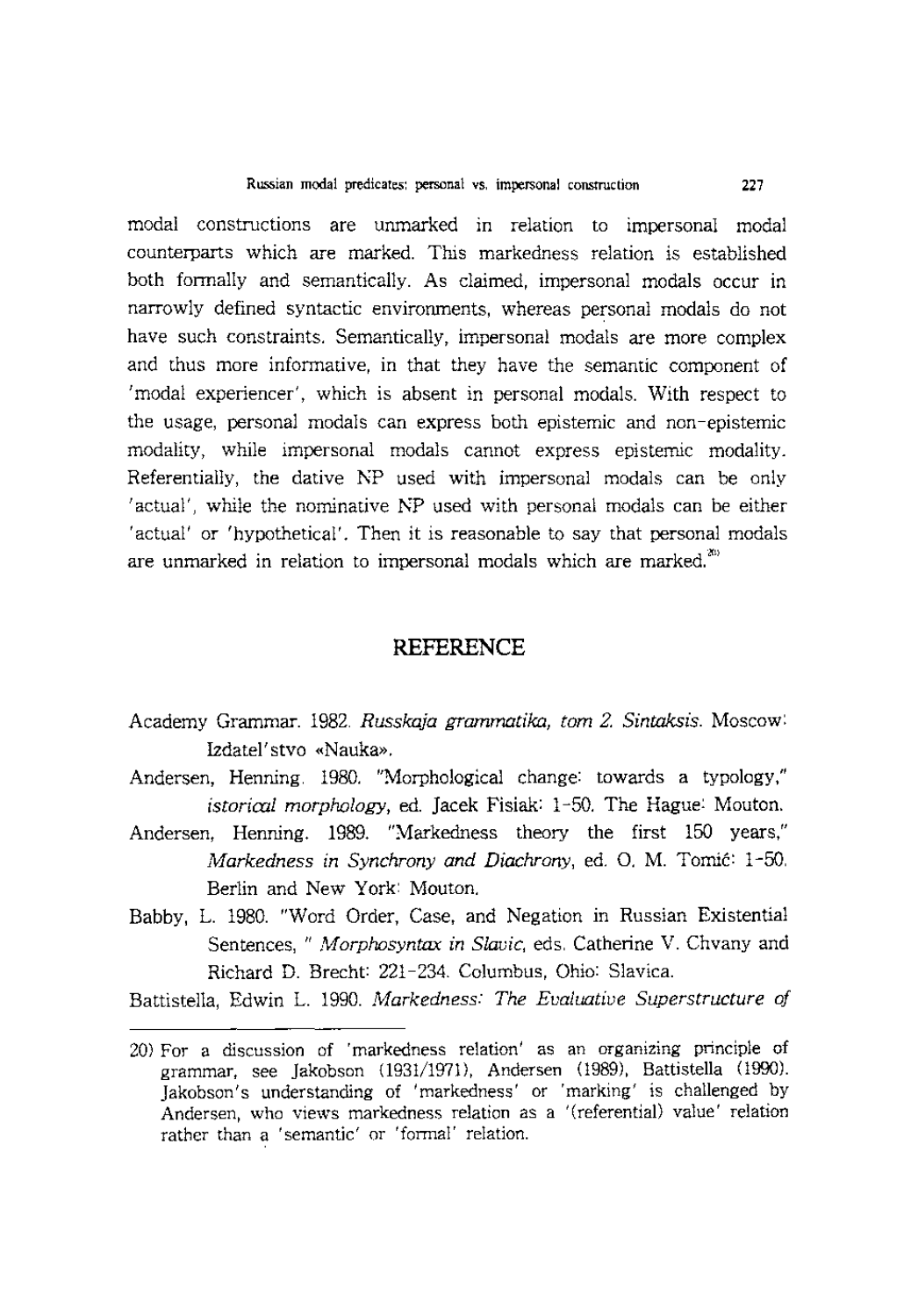*Language.* Albany: State University of New York Press.

- Bondarko et al. 1990. *Teorija funkcional'noj grammatiki: Temporal'nost'. Modal'nost'.* Leningrad: «Nauka».
- Choi, S-H. 1994. *Modal Predicates in Russian: Semantics and Syntax.*  Unpublished Ph.D dissertation, University of California, Los Angeles.
- Chvany, C. 1972. "On Movement Out of a Tensed S, " *Linguistic Inquiry 3:*  516-520.
- Chvany, C. 1974. "The Grammar of Dozen: Lexical Entries as a Function of Theory, " *Slavic Transformational Syntax,* eds. Richard D. Brecht and Catherine V. Chvany: 78-122. Ann Arbor: Department of Slavic Languages and Literatures, The University of Michigan.
- Donnellan, K. 1966. "Reference and definite descriptions, " *Philoshophical Review 75:281-304.*
- Durst-Andersen, Per. 1992. *Mental Grammar.* Columbus, Ohio: Slavica.
- Evgen' eva, A. P. et al. 1985. *Slovar' russkogo jazyka.* 4 vols. Moscow: «Russkij jazyk».
- Galkina-Fedoruk, E. M. 1958. *Bezlienye predloienija v sovremennom russkom jazyke.* Moscow: Izdatel'stvo moskovskogo universiteta.
- Haiman, John. 1980. "The !conicity of Grammar: Isomorphism and Motivation, " *Language* 56: 515-540.
- Isacenko, A. V. 1965. *Grammaticeskij stroj russkogo jazyka v sopostavlenii*  s *slovackim Morfologija.* 2nd ed. Bratislava: Izdatel'stvo slovackoj akadernii nauk.
- Jakobson, R. 1931. "Zur Struktur des russischen Verbums, " in Jakobson 1971: 3-15.
- Jakobson, R. 1965. "Quest for the Essence of Language, " in Jakobson 1971: 345-359.
- Jakobson, R. 1971. *Selected Writings.* Vol. 2. The Hague: Mouton.
- Lyons, ]. 1977. *Semantics.* 2 vols. Cambridge: Cambridge University Press.
- Nebykova, S. 1. 1973. "Sinonirnija sredstv vyrazenija modal'nosti vozmoznosti i neobxodimosti, " *Naucnye doklady vyssej sKoly. Filologiceskie nauki,* no. 3: 85-92.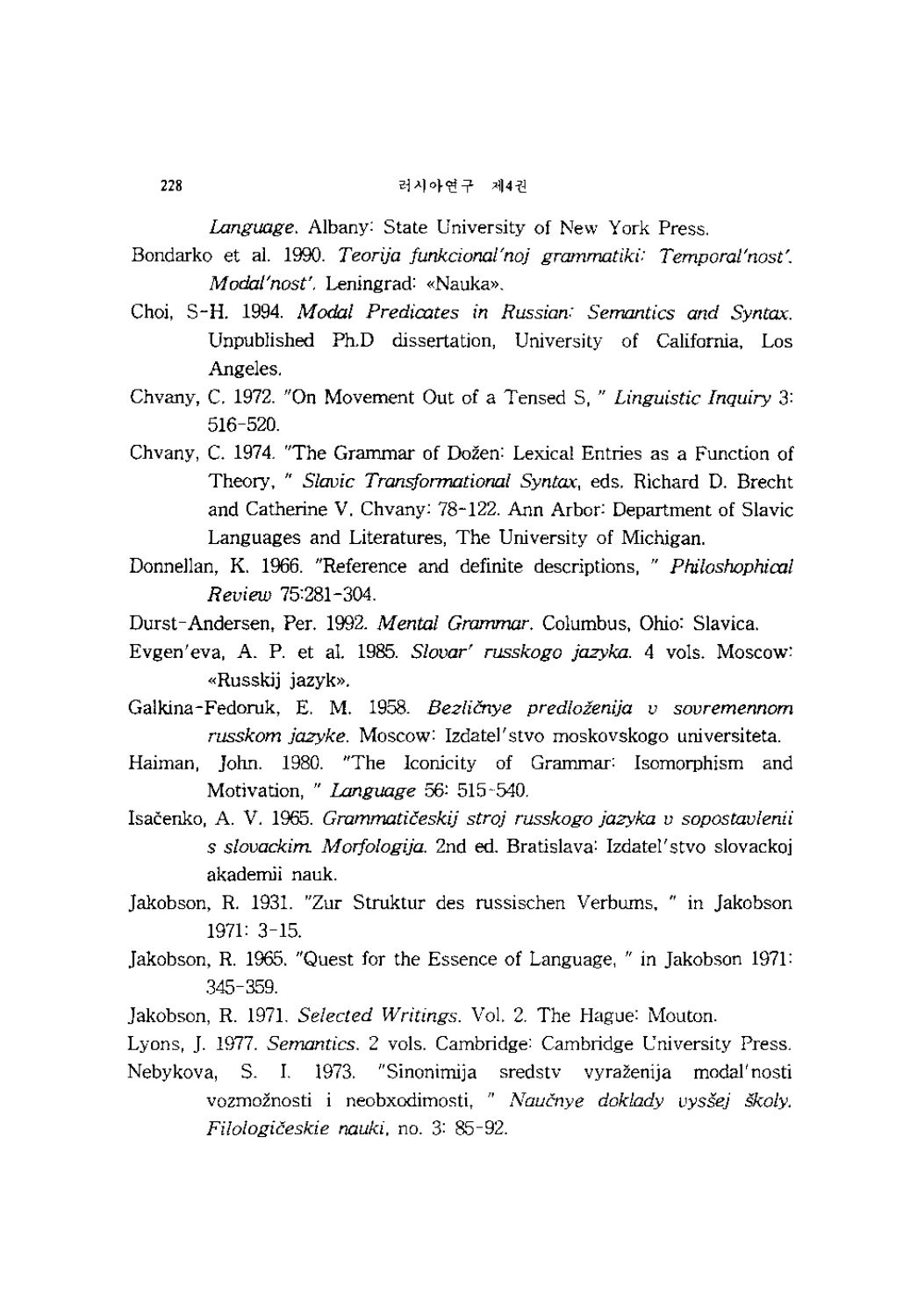- Nichols, ]. 1981. *Predicate Nominals: A Partial Surface Syntax of Russian.*  Berkeley, Los Angeles, London: University of California Press.
- Palmer, F. R. 1986. *Mood and Modality.* Cambridge: Cambridge University Press.
- Perkins, M. R. 1983. *Modal Expressions in English.* London: Frances Pinter.
- Peškovskij, A. M. 1956. *Russkij sintaksis v naučnom osveščenii.* 7th ed. Moscow: Gosudarstvenno učebno-pedagogičeskoe izdatel'stvo.
- Quine, W. 1953. *From* a *Logical Point of View.* Cambridge and London: Harvard University Press.
- Shapiro, M. 1983. *The Sense of Grammar.* Bloomington: Indiana University Press.
- Sweetser, Eve E. 1982. "Root and epistemic modals: causality in two worlds, *" Berkeley Linguistic Society* 8: 484-507.
- Vaulina, S. S. 1988. *E-'volucija sredstv vyraienija modal'nosti v russkom jazyke (XI-XVII vv.J.* Leningrad: Izdatel'stvo leningradskogo universiteta.
- Vinogradov, V. V. 1950. "0 kategorii modal'nosti i modal'nyx slovax v russkom jazyke, " *Trudy instituta russkogo jazyka* T.I1.: 38-79.
- Vinogradov, V. V. 1972. *Russkij jazyk.* 2nd ed. Moscow: Izdatel'stvo «Vyssaja skola».
- Zolotova, G. A. 1962. "0 modal'nosti predlozenija v russkom jazyke, " *Naucnye doklady vyssej \$koly. Filologiceskie nauki,* no. 4: 65-79.

#### SOURCES

- Bulgakov, M. A. 1989. *Master i Margarita.* pp. 418-54. Leningrad: Lenizdat. (= Bulgakov)
- Čexov, A. P. 1964. *Pis'ma*: 1893-1904. In Sobranie sočinenij. Vol. 12: 5-100. Moscow: «Xudozestvennaja literatura». (= Cexov)
- Hemingway, Ernest. 1952. *The Old Man and the Sea.* New York: Charles Scribner's Sons.(= O&S orig.)
- Jakub, S. K 1008. *Vspomnim zabytye igry.* Moscow: «Detskaja literatura». (=Igra)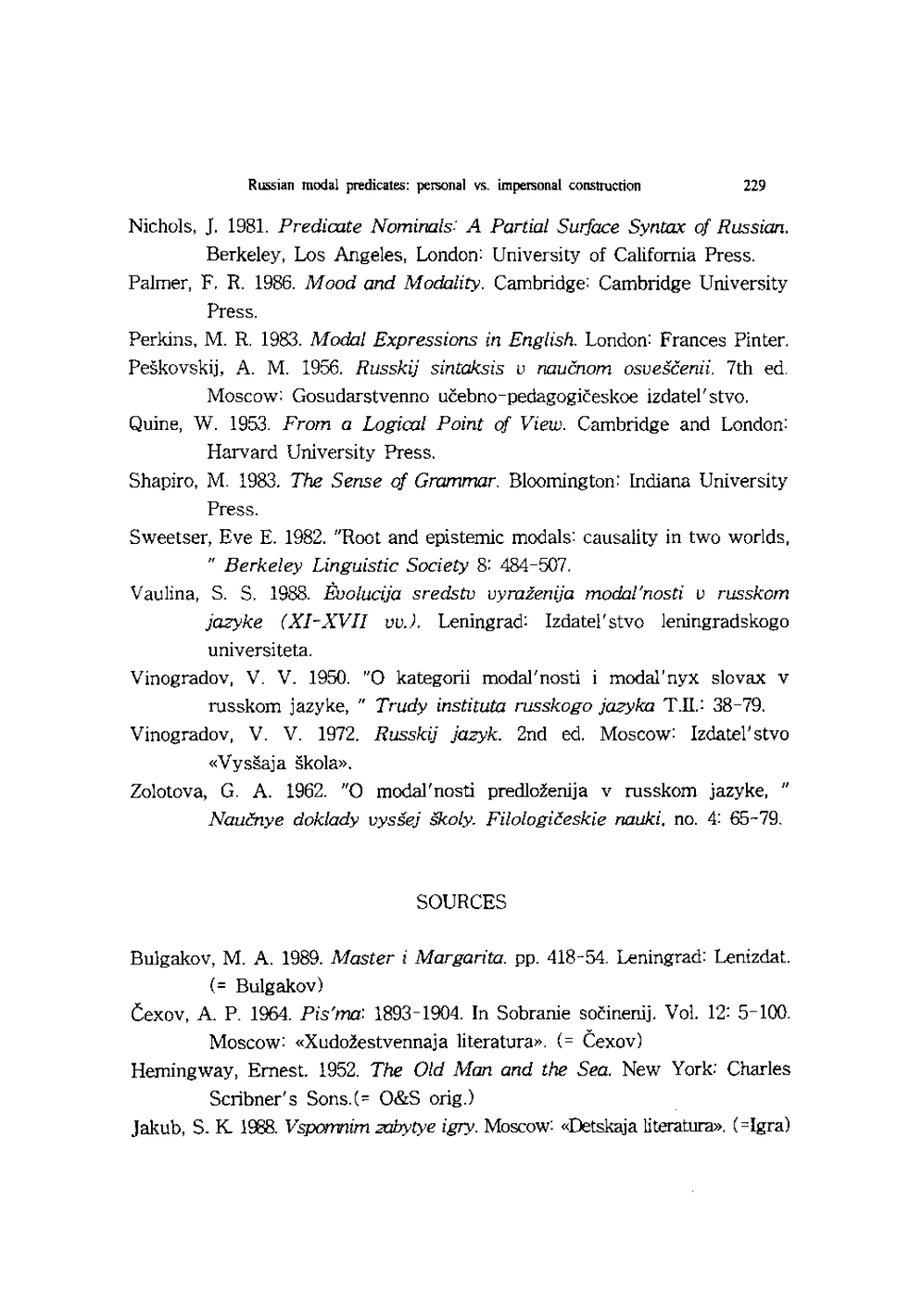Rybakov, Anatolij. 1988. *Deti arbata.* Moscow: «Sovetskij pisatel'». (= DA)

- Solženicin, A. 1990. *Rakovyj korpus*. pp. 3-164. Moscow: «Xudožestvennaja literatura». (= RK)
- Tolstoj, L. N. 1963. *Anna Karenina*. In: Sobranie sočinenij. Vols 8 & 9. Moscow: Gosudarstvennoe izdatel' stvo xudozestvennoj literatury. (= AK v.1 & v.2)
- Xerninguej, Ernest. 1959. "Starik i more, " in *Izbrannye proizvedenija v dvux*  tomax (tr.). Vol. 1: 566-633. Moscow: Gosudarstvennoe izdatel'stvo xudozestvennoj literatury. (= O&S)
- Xerninguej, Ernest. 1981. "Snega Kilimandzaro, " in *Izbrannoe* (tr.): 191-214. Moscow: «Progress».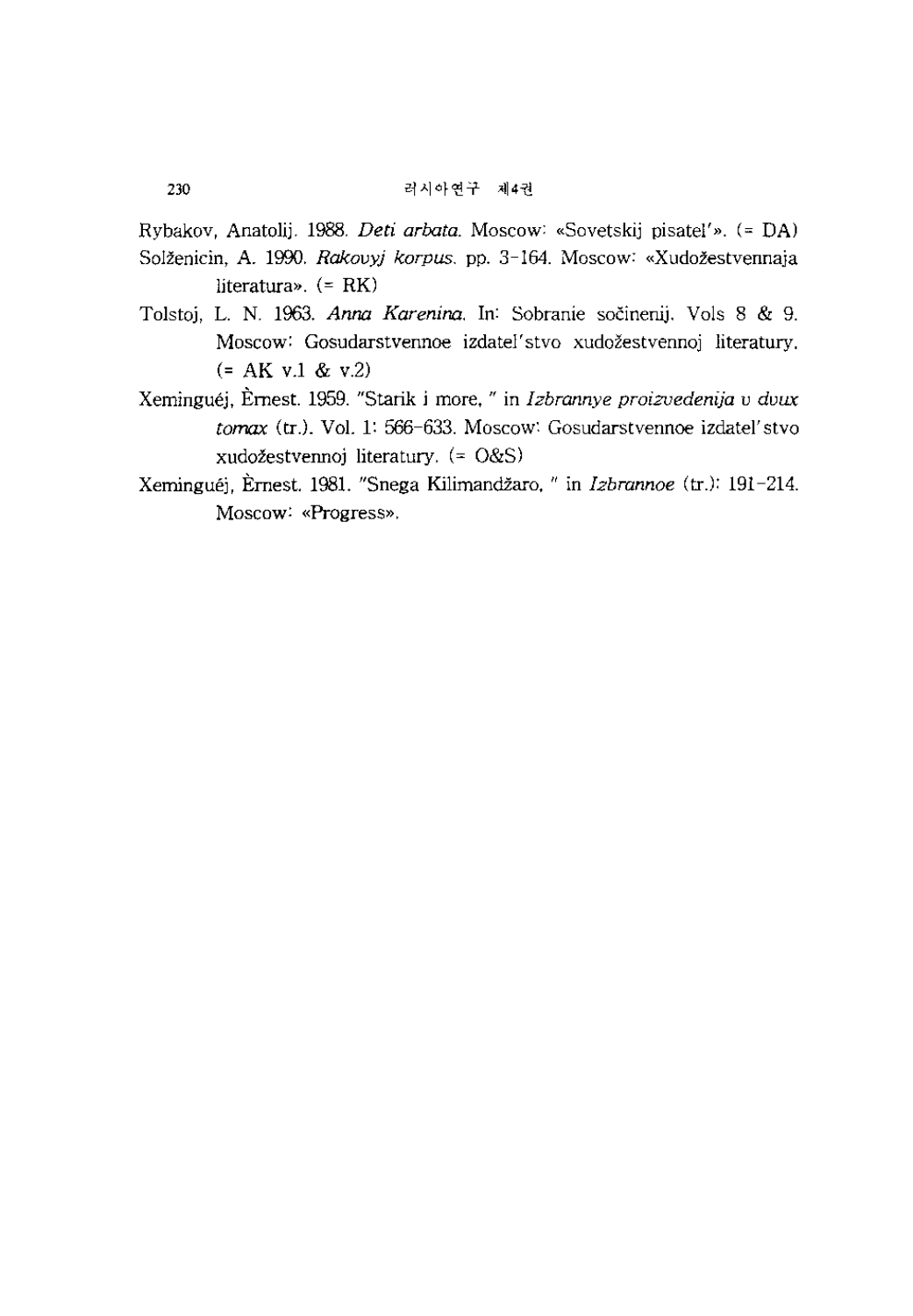# **Russian Modal Predicates: Personal** vs. **Impersonal Construction**

**Sung-ho Choi** 

The formal distinction between 'personal' and 'impersonal' modal predicates has been well-recognized in the previous literature, but the exact nature of the difference seems not to have been captured. This investigation attempts to describe the morphsyntactic differences and to pinpoint the semantic difference between them in terms of absence / presence of 'modal experiencer' as well. The 'personal' modal predicates are in every respect an unmarked category with relation to the 'impersonal' modal predicates, which is marked counterpart. This assignment of markedness value is justified